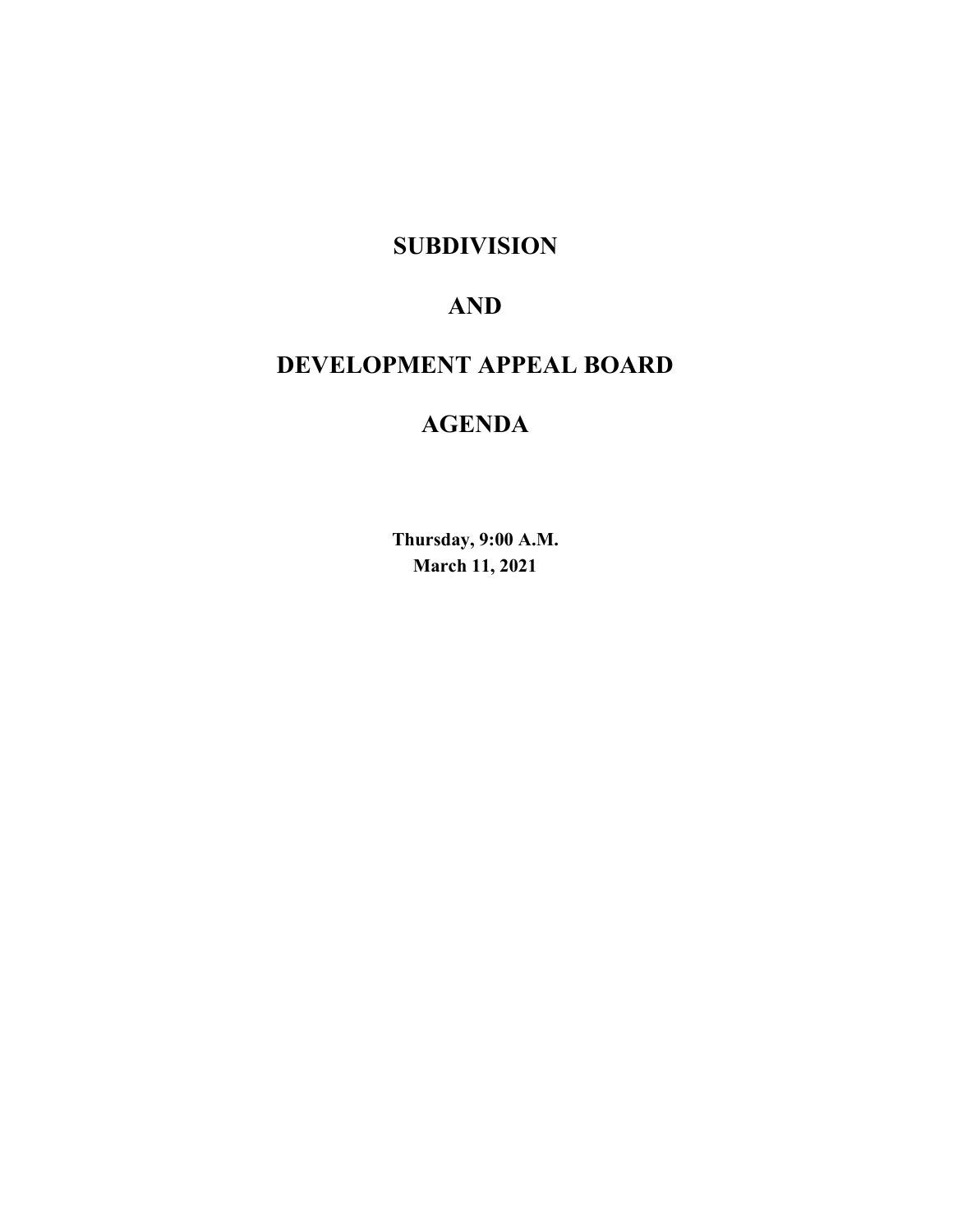| $\mathbf{I}$ | $9:00$ A.M. | $SDAB-D-21-040$ |                                                                                                                                                                                   |
|--------------|-------------|-----------------|-----------------------------------------------------------------------------------------------------------------------------------------------------------------------------------|
|              |             |                 | Place on site, 9 seacans as a storage<br>structure/building to a General Retail Store on the<br>main floor and Professional, Financial, and Office<br>Support on the second floor |
|              |             |                 | 10158 - 156 Street NW<br>Project No.: 365285742-002                                                                                                                               |
| H            | $1:30$ P.M. | $SDAB-D-21-041$ |                                                                                                                                                                                   |
|              |             |                 | Change the Use from a Personal Service Shop to a<br>Cannabis Retail Sales use and to construct interior<br>alterations                                                            |
|              |             |                 | 6627 - 177 Street NW<br>Project No.: 381264021-002                                                                                                                                |
|              |             |                 |                                                                                                                                                                                   |
|              | NOTE:       |                 | Unless otherwise stated, all references to "Section numbers" in this Agenda<br>refer to the authority under the Edmonton Zoning Bylaw 12800.                                      |

# **SUBDIVISION AND DEVELOPMENT APPEAL BOARD**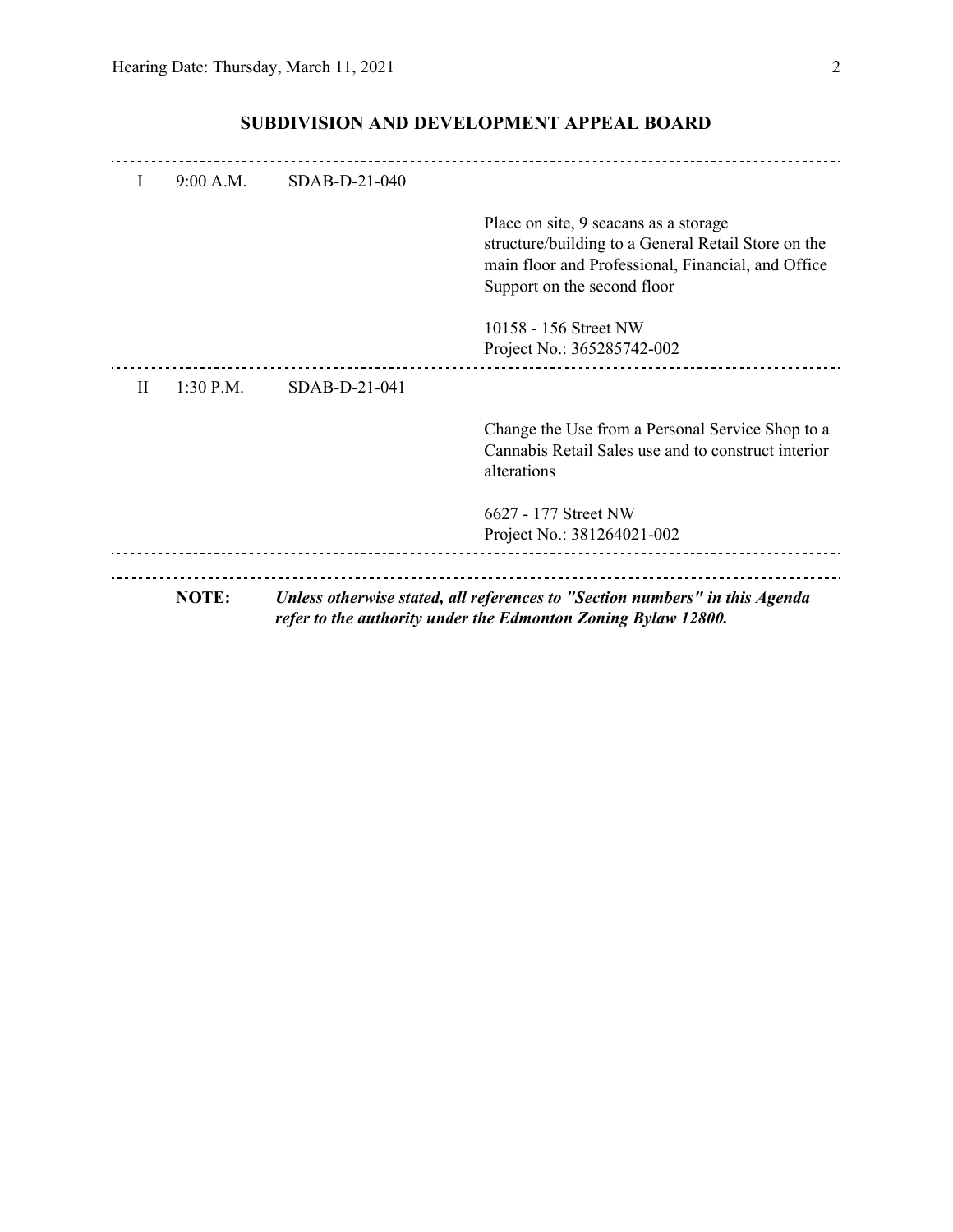# **ITEM I: 9:00 A.M. FILE: SDAB-D-21-040**

|                                                          | AN APPEAL FROM THE DECISION OF THE DEVELOPMENT OFFICER                                                                                                                         |
|----------------------------------------------------------|--------------------------------------------------------------------------------------------------------------------------------------------------------------------------------|
| <b>APPELLANT:</b>                                        |                                                                                                                                                                                |
| <b>APPLICATION NO.:</b>                                  | 365285742-002                                                                                                                                                                  |
| <b>APPLICATION TO:</b>                                   | Place on site, 9 seacans as a storage structure/building to a<br>General Retail Store on the main floor and Professional,<br>Financial, and Office Support on the second floor |
| <b>DECISION OF THE</b><br>DEVELOPMENT AUTHORITY: Refused |                                                                                                                                                                                |
| <b>DECISION DATE:</b>                                    | January 22, 2021                                                                                                                                                               |
| <b>DATE OF APPEAL:</b>                                   | February 11, 2021                                                                                                                                                              |
| MUNICIPAL DESCRIPTION<br>OF SUBJECT PROPERTY:            | 10158 - 156 Street NW                                                                                                                                                          |
| <b>LEGAL DESCRIPTION:</b>                                | Plan 1924AM Blk 1 Lots 9-10                                                                                                                                                    |
| ZONE:                                                    | (CB1) Low Intensity Business Zone                                                                                                                                              |
| <b>OVERLAY:</b>                                          | Main Streets Overlay                                                                                                                                                           |
| <b>STATUTORY PLAN:</b>                                   | Jasper Place Area Redevelopment Plan                                                                                                                                           |
|                                                          |                                                                                                                                                                                |

# *Grounds for Appeal*

The Appellant provided the following reasons for appealing the decision of the Development Authority:

> We would like to appeal for the following reasons. Please take these into consideration.

> 1. Since the City of Edmonton has no policies in place in regards to sea cans, we had placed most of them on our property 15 years ago and have never had any issues or complaints from our long term tenants or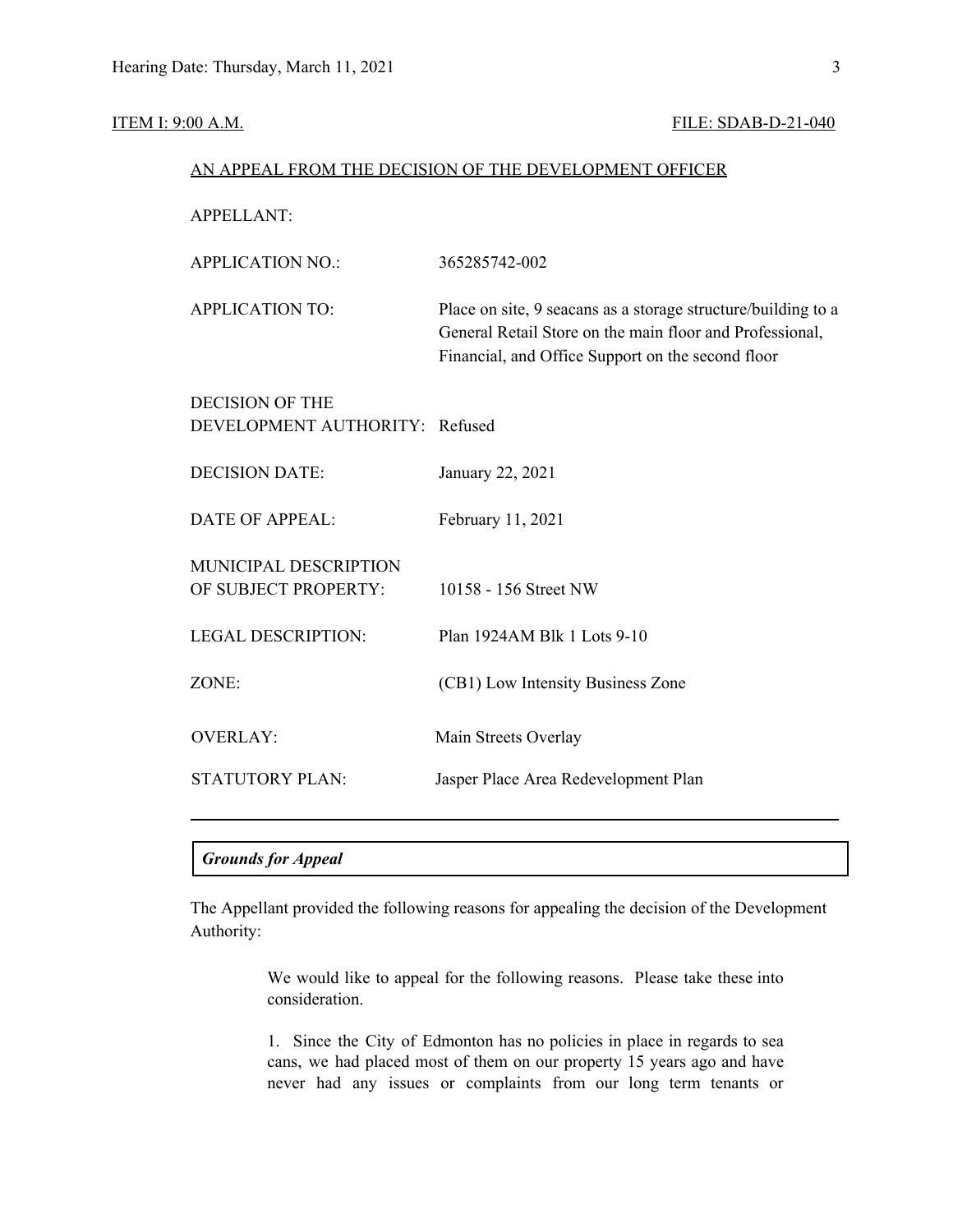neighbours. Most of our tenants have been here for over 5 years and some as long as 10 years.

2. As one of the reasons given for the rejection of the Permit was a continuous wall of 20 meters or more, this issue should not apply, as the true measurements are 17.83 meters.

3. We have been keeping the building and the area around the containers extremely well maintained and clean. We take pride in ownership of this building. When the containers were not there, we had people dump beds and furniture into the South West corner of our property as it is adjacent to the garbage bins of the nearby apartment building. This was a real problem as we often had to dispose of the rubbish ourselves.

4. Due to absolute necessity of the Containers for storing merchandise for our business, we cannot afford losing them as our business is fully dependant on this extra stock. Our business has been operating in this fashion for many many years. We have people from all over the city and surrounding areas coming to our Craft Shop as the selection that we offer does not compare to others.

5. With Business already being at extreme low levels, we would have no option but to close our operations as renting storage or another location would certainly not be feasible. We have 15 loyal employees at our business that have all been with us for over 10 years. They rely on this consistent job and the income it provides.

6. We would be willing to paint or fence in the containers in order for them to match the exterior of the building or anything else necessary to comply without having to move them.

# *General Matters*

The *Municipal Government Act*, RSA 2000, c M-26 states the following:

### **Grounds for Appeal**

**685(1)** If a development authority

- (a) fails or refuses to issue a development permit to a person,
- (b) issues a development permit subject to conditions, or
- (c) issues an order under section 645,

the person applying for the permit or affected by the order under section 645 may appeal to the subdivision and development appeal board.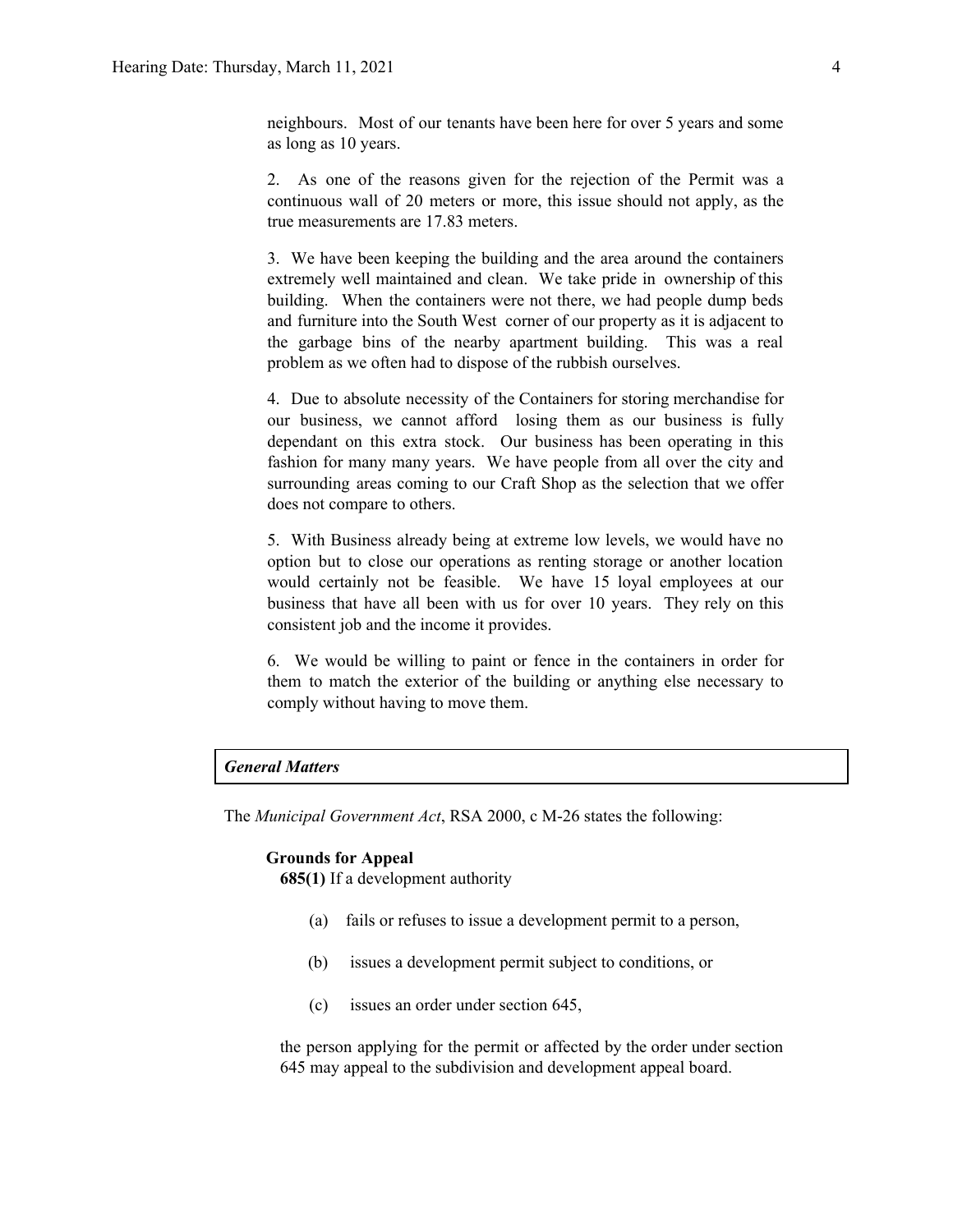**(2)** In addition to an applicant under subsection (1), any person affected by an order, decision or development permit made or issued by a development authority may appeal to the subdivision and development appeal board.

# **Appeals**

**686(1)** A development appeal to a subdivision and development appeal board is commenced by filing a notice of the appeal, containing reasons, with the board,

- (a) in the case of an appeal made by a person referred to in section 685(1)
	- (i) with respect to an application for a development permit,
		- (A) within 21 days after the date on which the written decision is given under section 642, or
		- (B) if no decision is made with respect to the application within the 40-day period, or within any extension of that period under section 684, within 21 days after the date the period or extension expires,

or

- (ii) with respect to an order under section 645, within 21 days after the date on which the order is made, or
- (b) in the case of an appeal made by a person referred to in section 685(2), within 21 days after the date on which the notice of the issuance of the permit was given in accordance with the land use bylaw.

# **Hearing and Decision**

**687(3)** In determining an appeal, the subdivision and development appeal board

…

- (a.1) must comply with the land use policies;
- (a.2) subject to section 638, must comply with any applicable statutory plans;
- (a.3) subject to clause (d), must comply with any land use bylaw in effect;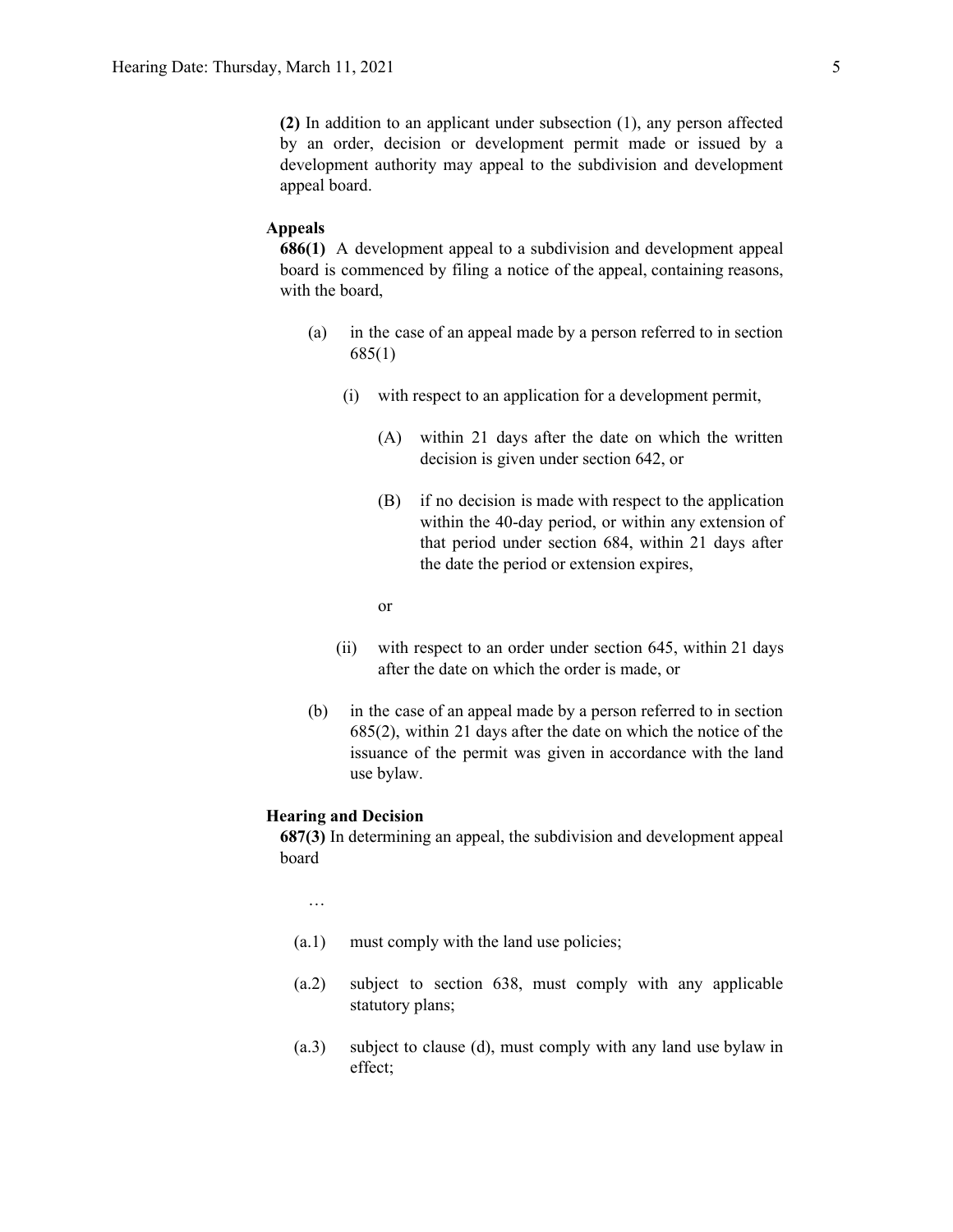- (a.4) must comply with the applicable requirements of the regulations under the *Gaming, Liquor and Cannabis Act* respecting the location of premises described in a cannabis licence and distances between those premises and other premises;
	- …
	- (c) may confirm, revoke or vary the order, decision or development permit or any condition attached to any of them or make or substitute an order, decision or permit of its own;
	- (d) may make an order or decision or issue or confirm the issue of a development permit even though the proposed development does not comply with the land use bylaw if, in its opinion,
		- (i) the proposed development would not
			- (A) unduly interfere with the amenities of the neighbourhood, or
			- (B) materially interfere with or affect the use, enjoyment or value of neighbouring parcels of land,

and

(ii) the proposed development conforms with the use prescribed for that land or building in the land use bylaw.

# **General Provisions from the** *Edmonton Zoning Bylaw:*

Under section 330.2(7), **General Retail Stores**, up to a maximum Floor Area of 1 000 m2 of Public Space, is a **Permitted Use** in the **(CB1) Low Intensity Business Zone**.

Under section 330.2(13), **Professional, Financial and Office Support Services** is a **Permitted Use** in the **(CB1) Low Intensity Business Zone**.

Under section 330.3(11), **General Retail Stores**, with a Floor Area greater than 1 000 m2, is a **Discretionary Use** in the **(CB1) Low Intensity Business Zone**.

Under section 7.4(24), **General Retail Stores** means:

development used for the retail or consignment sale of new goods or merchandise within an enclosed building, not including the sale of gasoline, heavy agricultural and industrial equipment, alcoholic beverages, or goods sold wholesale. Accessory Uses may include the assembly or repair of products sold on Site, or minor public services such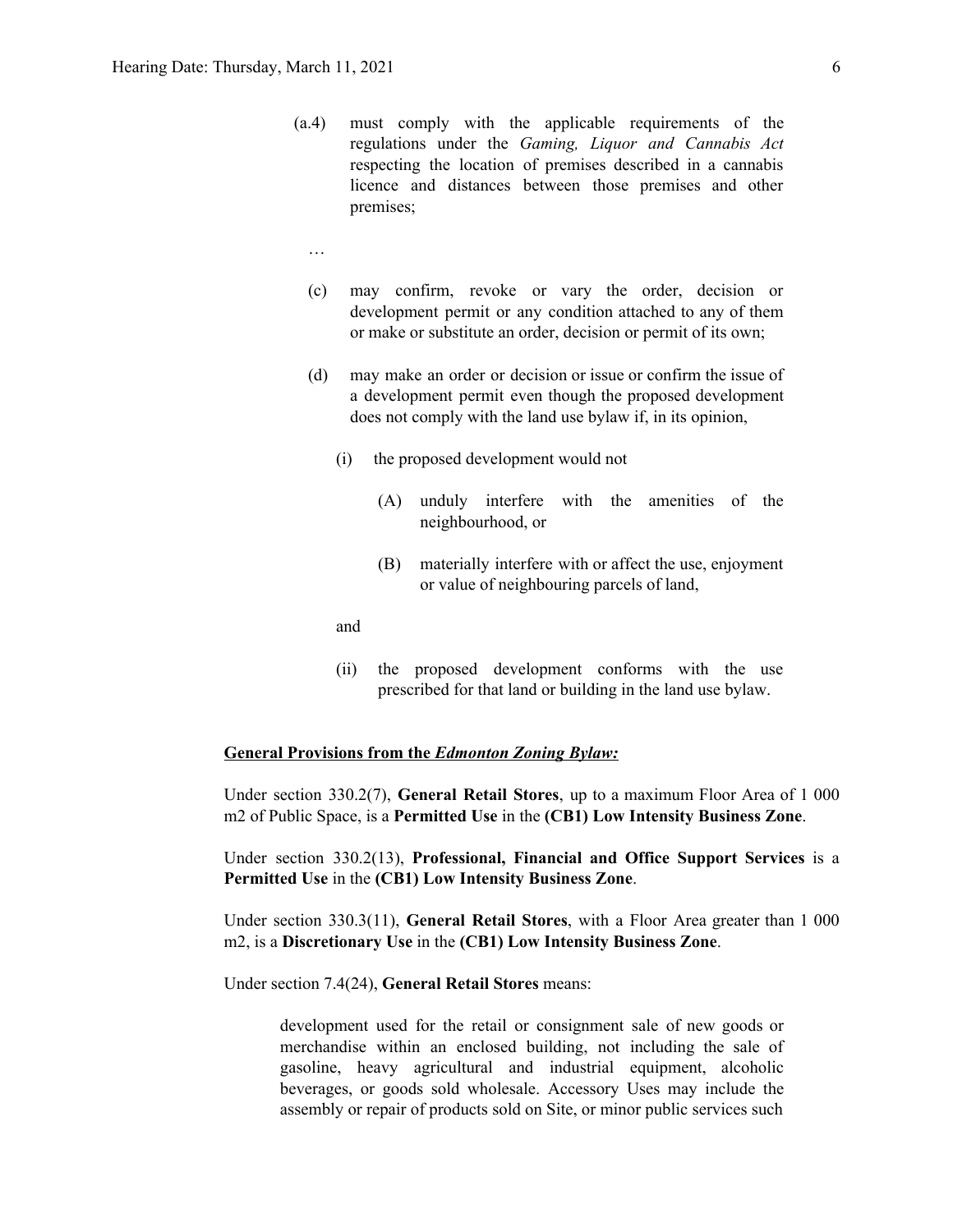as postal services or pharmacies. This Use does not include Aircraft Sales/Rentals, Automotive and Minor Recreation Vehicle Sales/Rentals, Cannabis Retail Sales, Flea Market, Gas Bars, Greenhouses, Plant Nurseries and Garden Centres, Pawn Stores, Liquor Stores, Major Service Stations, Minor Service Stations, Secondhand Stores, and Warehouse Sales.

Under section 7.4(42), **Professional, Financial and Office Support Services** means:

development primarily used for the provision of professional, management, administrative, consulting, and financial services, but does not include Health Services or Government Services. Typical Uses include: the offices of lawyers, accountants, engineers, and architects; offices for real estate and insurance firms; clerical, secretarial, employment, telephone answering, and similar office support services; and banks, credit unions, loan offices and similar financial Uses.

Under section 6.1, **Accessory** means "when used to describe a Use or building, a Use or building naturally or normally incidental, subordinate, and devoted to the principal Use or building, and located on the same lot or Site."

Section 330.1 states that the **General Purpose** of the **(CB1) Low Intensity Business Zone** is:

to provide for low intensity commercial, office and service uses, and limited Residential-related Uses located along arterial roadways that border residential areas. Development shall be sensitive and in scale with existing development along the commercial street and any surrounding residential neighbourhood.

Section 819.1 states that the **General Purpose** of the **Main Streets Overlay** is:

to encourage and strengthen the pedestrian-oriented character of Edmonton's main street commercial areas that are located in proximity to residential and transit-oriented areas, by providing visual interest, transparent storefront displays, and amenities for pedestrians.

*General Performance Standards for Non-industrial Developments*

Section 57.3(1) states:

In all non-industrial developments, the design and use of exterior finishing materials shall be to the satisfaction of the Development Officer who shall ensure, as far as reasonably practicable, proposed buildings and structures shall use materials similar to, or better than, the standard of surrounding development.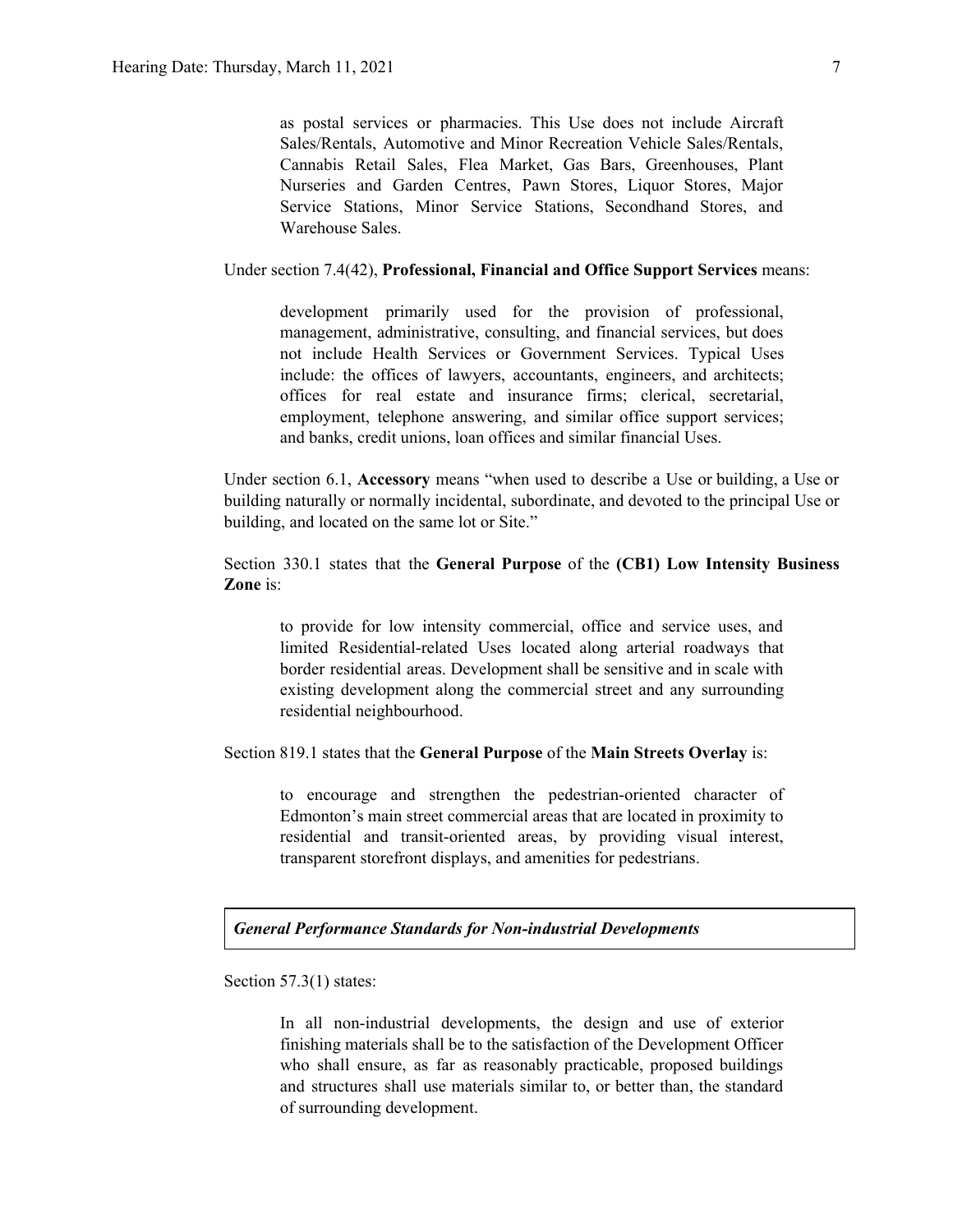## **Development Officer's Determination**

**1) Section 57.3.General Performance Standards for Non-industrial Developments - In all non-industrial developments, the design and use of exterior finishing materials shall be to the satisfaction of the Development Officer who shall ensure, as far as reasonably practicable, proposed buildings and structures shall use materials similar to, or better than, the standard of surrounding development.**

**The proposed development is the placement of 9 seacans used as structures for additional floor space to the existing. The seacan structures do not use materials similar to, or better than, the standard of the building on site, as well as surrounding development. The existing exterior materials of the building on site consists of brick and glazing. The surrounding development consists of similar high quality exterior materials of brick, stucco, and siding.**

**The seacans do not meet this standard established on site or with surrounding development, contrary to Section 57.3.**

[unedited]

# *(CB1) Low Intensity Business Zone Development Regulations*

Section 330.4(6) states:

Any business premises or multiple occupancy building having a Floor Area greater than 2 000  $m<sup>2</sup>$  or a single wall length greater than 20.0 m that is visible from a public road, shall comply with the following criteria:

- a. the roof line and building façade shall include design elements and add architectural interest; and
- b. Landscaping adjacent to exterior walls shall be used to minimize the perceived mass of the building and to create visual interest.

# **Development Officer's Determination**

**2) Section 330.4(6) - Any business premises or multiple occupancy building having a Floor Area greater than 2 000 m2 or a single wall length greater than 20.0 m that is visible from a public road, shall comply with the following criteria:**

**i) the roof line and building façade shall include design elements and add architectural interest; and**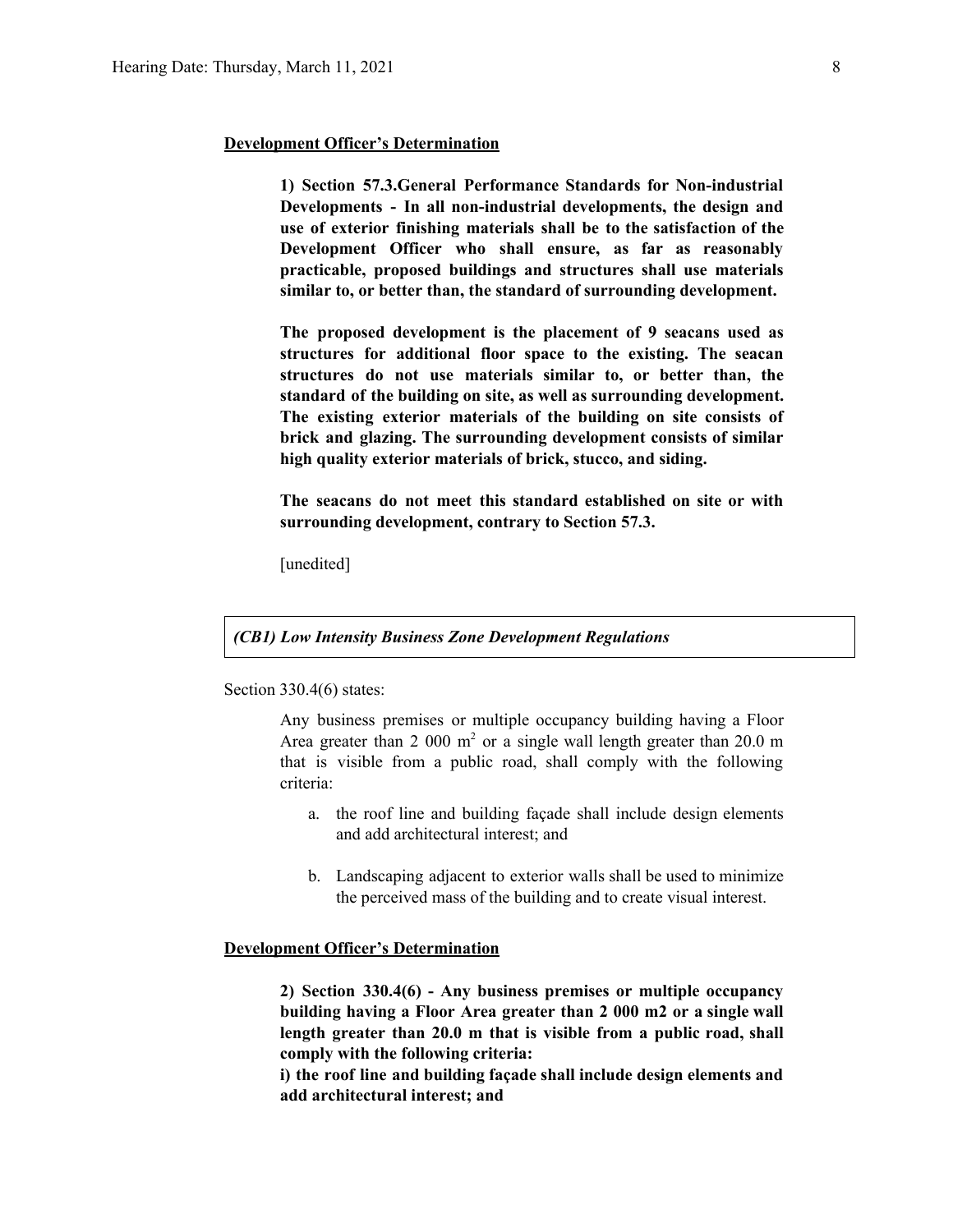**ii) Landscaping adjacent to exterior walls shall be used to minimize the perceived mass of the building and to create visual interest.**

**Proposed: The seacans do not have a consistent roofline or facade consistent with the architectural design elements of the building on site or with surrounding development. No landscaping has been proposed to screen the seacans from the public roadway along 102 Avenue.**

**Main Streets Overlay - The proposed development is located within the Main Streets Overlay.**

[unedited]

*Main Streets Overlay Development Regulations*

Section 819.3(2) states:

A Setback of 1.0 m shall be required where a Site Abuts a public roadway, other than a Lane. The 1.0 m Setback shall be paved and visually incorporated into the public Walkway to the satisfaction of the Development Officer in consultation with the applicable City department. The Development Officer may allow this Setback to be increased to a maximum of 2.5 m to accommodate street related activities, such as patios and seating areas, or to retain existing mature landscaping, that contribute to the pedestrian-oriented shopping character of the area. Buildings may project to the front and side property lines above 4.0 m in Height.

Diagram of Regulation 2 - for illustrative purposes



**Regulation 2**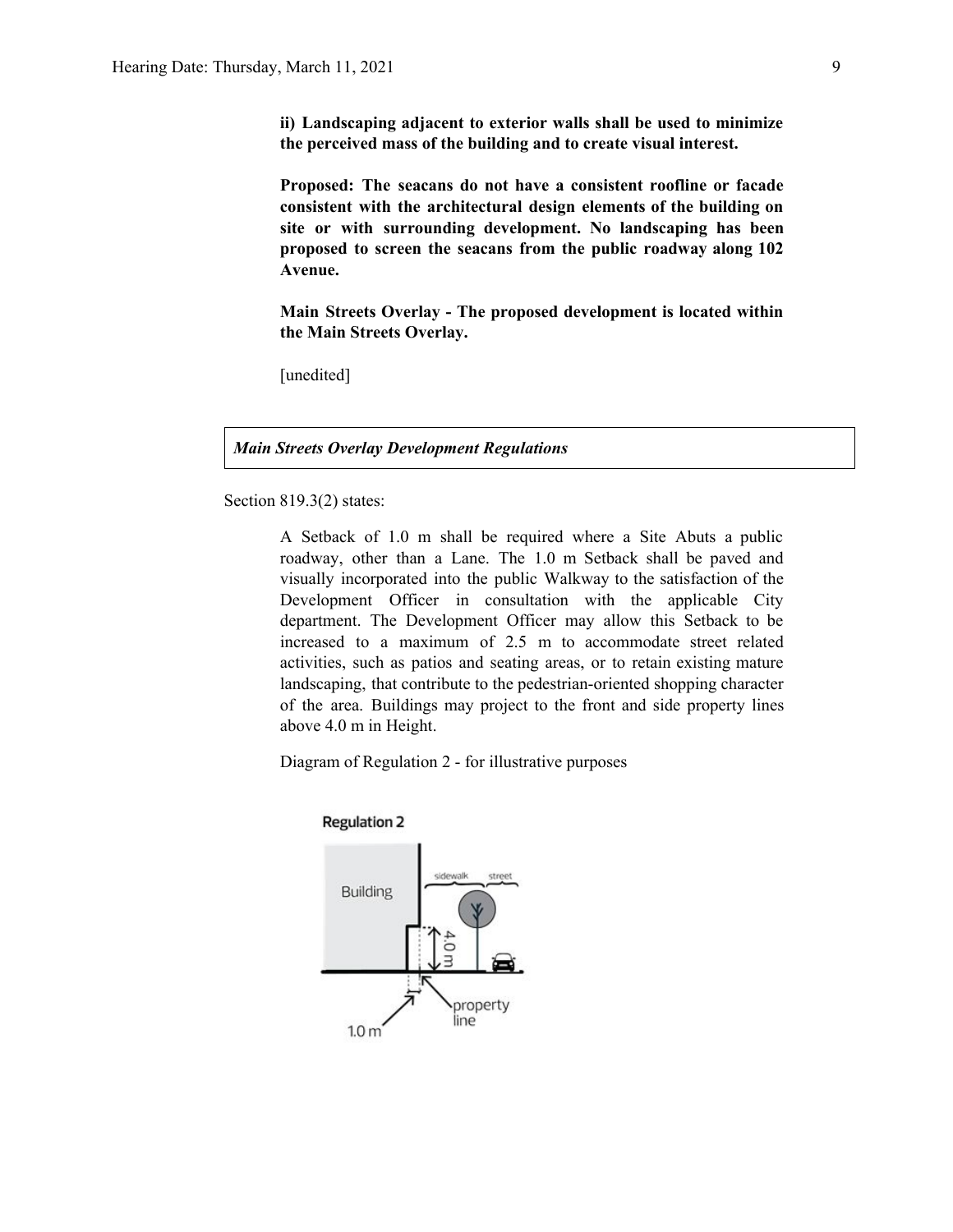## **Development Officer's Determination**

**3) Section 819.3(2) - A Setback of 1.0 m shall be required where a Site Abuts a public roadway, other than a Lane. The 1.0 m Setback shall be paved and visually incorporated into the public Walkway to the satisfaction of the Development Officer in consultation with the applicable City department. The Development Officer may allow this Setback to be increased to a maximum of 2.5 m to accommodate street related activities, such as patios and seating areas, or to retain existing mature landscaping, that contribute to the pedestrian-oriented shopping character of the area. Buildings may project to the front and side property lines above 4.0 m in Height.**

**Required setback: 1m from property line adjacent to 102 Avenue Proposed: 18.42m from property line adjacent to 102 Avenue Exceeds by: 17.42m**

[unedited]

Section 819.4(5) states "To improve architectural interest of the principal structure and create a pedestrian-friendly environment for all seasons, design techniques including but not limited to entrance features, varied roof design, outdoor seating areas, canopies, or Landscaping shall be incorporated.

## **Development Officer's Determination**

**4) Section 819.4(5) - To improve architectural interest of the principal structure and create a pedestrian-friendly environment for all seasons, design techniques including but not limited to entrance features, varied roof design, outdoor seating areas, canopies, or Landscaping shall be incorporated.**

**Proposed: The seacan structures do not use materials similar to, or better than, the standard of the building on site, as well as surrounding development, to improve the architectural interest of the overall development.**

[unedited]

Section 819.4(6) states "Winter design elements such as the use of colour and functional and decorative lighting to enhance the appearance of the building while minimizing light pollution during the winter months shall be incorporated."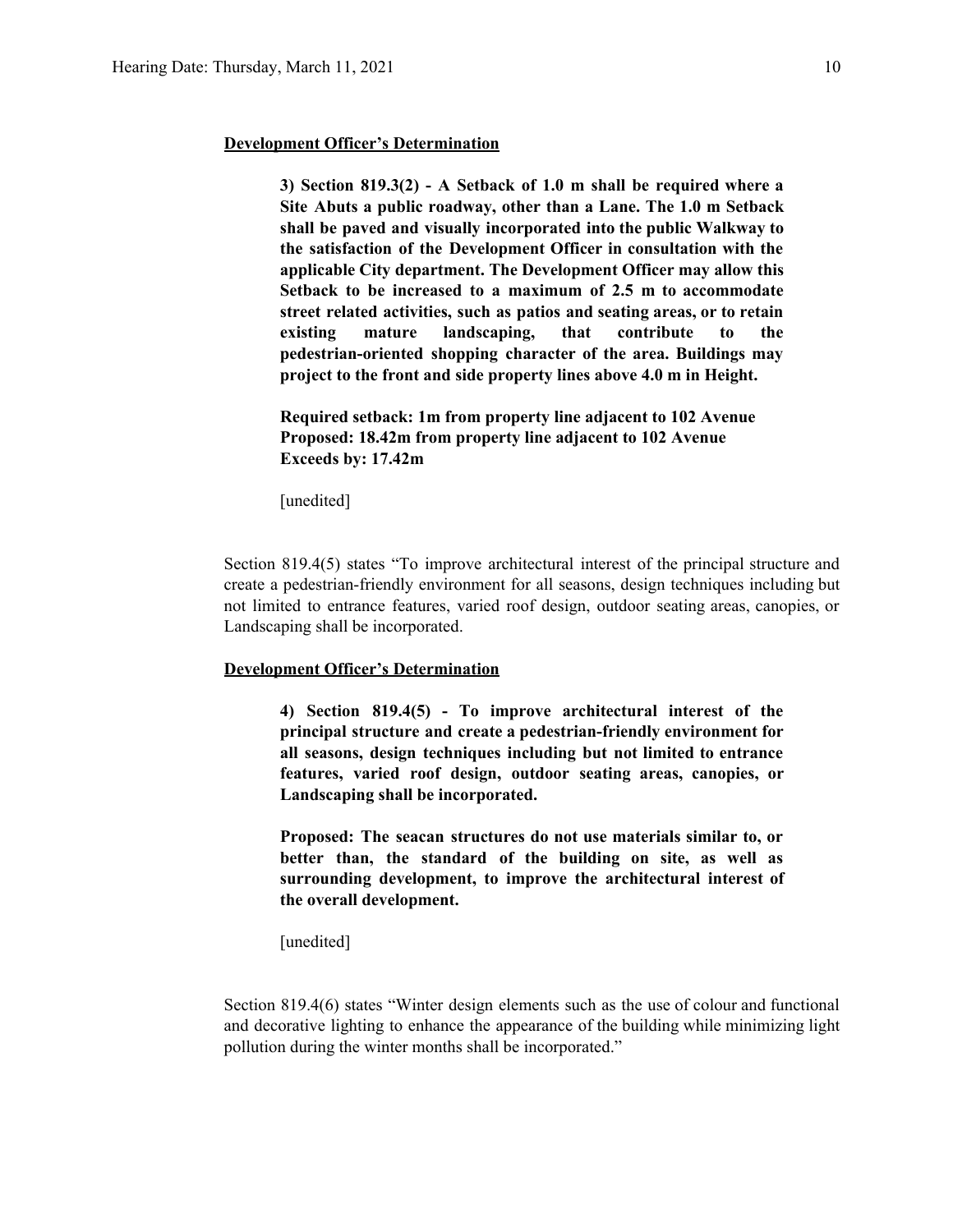## **Development Officer's Determination**

**5) Section 819.4(5) - Winter design elements such as the use of color and functional and decorative lighting to enhance the appearance of the building while minimizing light pollution during the winter months shall be incorporated.**

**Proposed: The seacans remain in a raw unfinished color inconsistent with the appearance of the existing building on site and surrounding development.**

[unedited]

Section 819.4(7) states "All exposed building Façades shall have complementary exterior finishing materials. On Corner Lots, the Façade treatment shall wrap around the side of the building to provide a consistent profile facing both public roadways."

# **Development Officer's Determination**

**6) Section 819.4(7) - All exposed building Façades shall have complementary exterior finishing materials. On Corner Lots, the Façade treatment shall wrap around the side of the building to provide a consistent profile facing both public roadways.**

**Proposed: This is a corner lot site. The applicant has not made effort to treat the exposed facades of the seacans to be consistent and complimentary with exterior finishes or colors of the existing building on site, or provide a consistent profile facing 102 Avenue and the lane.**

[unedited]

*Main Streets Overlay Community Consultation*

Section 819.4(15) states:

When the Development Officer determines that a Development Permit application does not comply with the regulations contained in this Overlay:

a. the Development Officer shall send notice to the municipal address and assessed owners of land wholly or partly located within a distance of 60.0 m of the Site of the proposed development, and the President of each affected Community League and each Business Improvement Area Association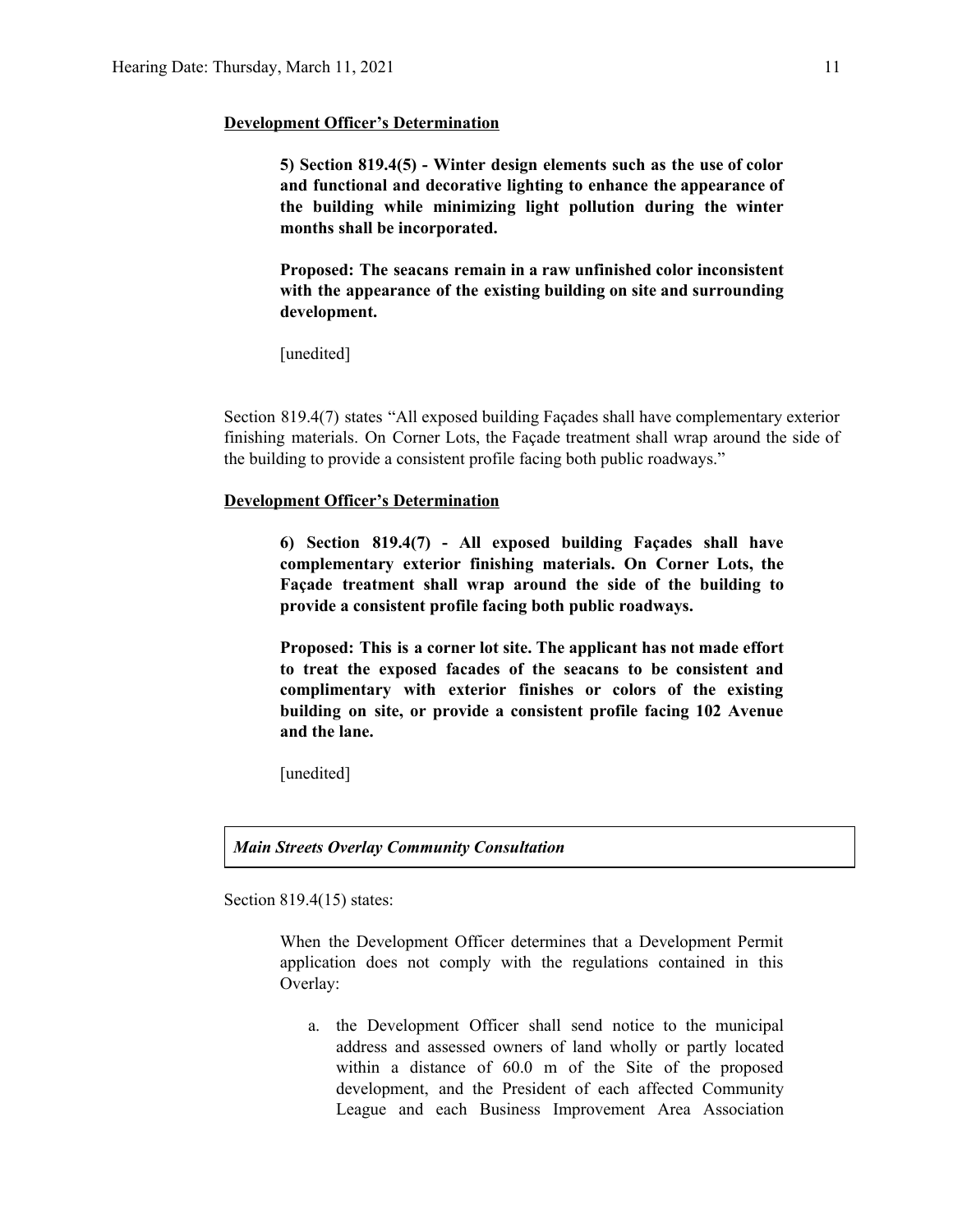operating within the distance described above to outline any requested variances to the Overlay and solicit comments directly related to the proposed variance;

- b. the Development Officer shall not render a decision on the Development Permit application until 21 days after notice has been mailed, unless the Development Officer receives feedback from all specified recipients; and
- c. the Development Officer shall consider any comments directly related to the proposed variance when determining whether to approve the Development Permit application in accordance with Section 11.3.

# Notice to Applicant/Appellant

Provincial legislation requires that the Subdivision and Development Appeal Board issue its official decision in writing within fifteen days of the conclusion of the hearing.

 $\mathcal{L}_\text{max}$  , and the contribution of the contribution of the contribution of the contribution of the contribution of the contribution of the contribution of the contribution of the contribution of the contribution of t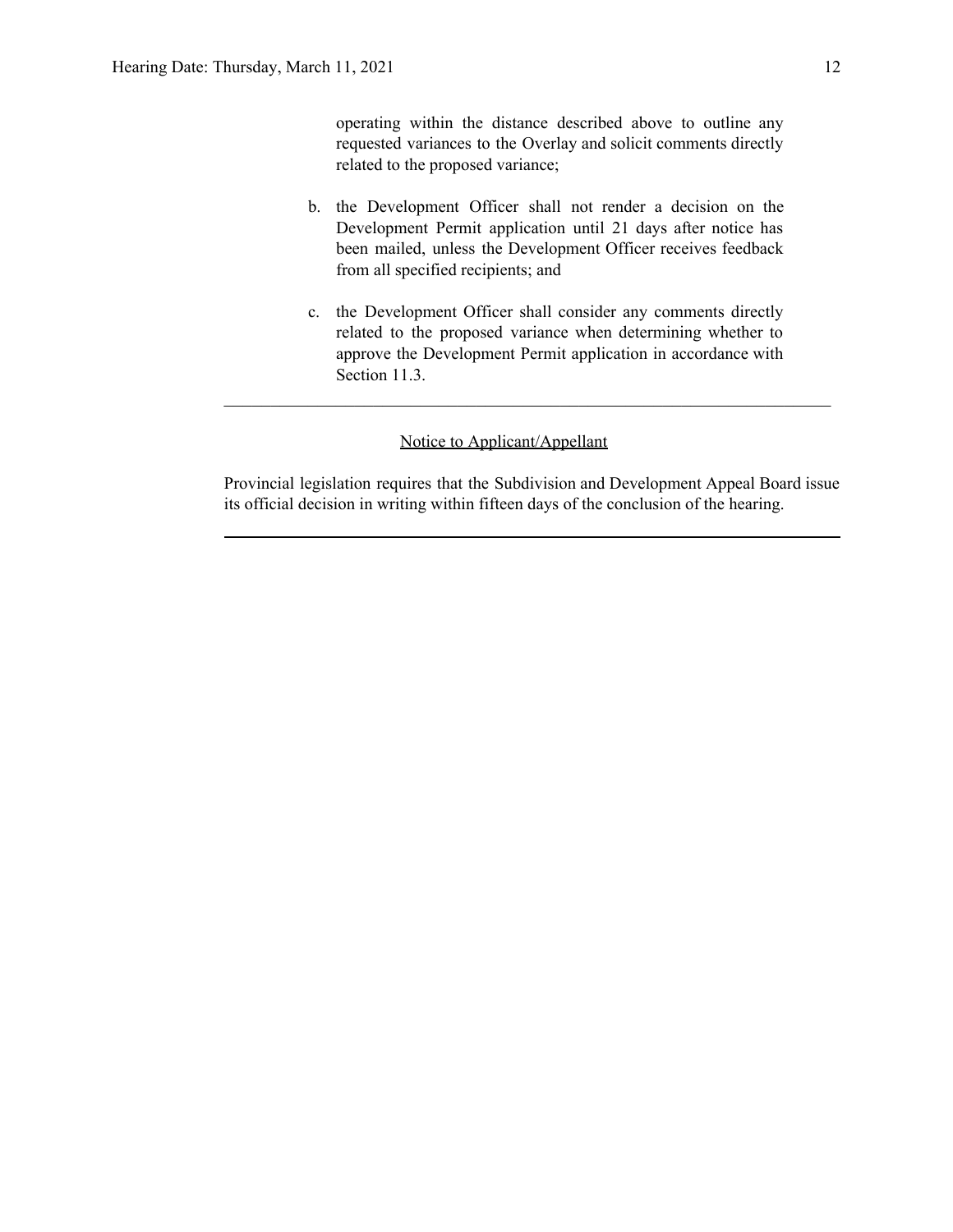| <b>Edmonton</b>                                                                                                                  | Application Date:<br>JUN 17, 2020<br>Printed<br>January 22, 2021 at 4:43 PM<br><b>Application for</b><br>Page:<br>1 of 3                 |  |  |  |  |
|----------------------------------------------------------------------------------------------------------------------------------|------------------------------------------------------------------------------------------------------------------------------------------|--|--|--|--|
|                                                                                                                                  | <b>Major Development Permit</b>                                                                                                          |  |  |  |  |
| This document is a Development Permit Decision for the development application described below.                                  |                                                                                                                                          |  |  |  |  |
| <b>Applicant</b>                                                                                                                 | Property Address(es) and Legal Description(s)                                                                                            |  |  |  |  |
|                                                                                                                                  | 10158 - 156 STREET NW<br>Plan 1924AM Blk 1 Lots 9-10                                                                                     |  |  |  |  |
|                                                                                                                                  | Specific Address(es)                                                                                                                     |  |  |  |  |
|                                                                                                                                  | Entryway: 15615 - 102 AVENUE NW                                                                                                          |  |  |  |  |
|                                                                                                                                  | Building: 10158 - 156 STREET NW                                                                                                          |  |  |  |  |
| <b>Scope of Application</b><br>Office Support on the second floor.<br><b>Permit Details</b>                                      | To place on site, 9 seacans as a storage structure/building to a General Retail Store on the main floor and Professional, Financial, and |  |  |  |  |
|                                                                                                                                  |                                                                                                                                          |  |  |  |  |
| Class of Permitt                                                                                                                 | Contact Person:                                                                                                                          |  |  |  |  |
| Lot Grading Needed?: N<br>Gross Floor Area (1q.m.):                                                                              |                                                                                                                                          |  |  |  |  |
| NumberOfMainFloorDwellings:<br>New Sewer Service Required: Y<br>Site Area (1q. m.): 145<br>Stat. Plan Overlay/Annex Area: (none) |                                                                                                                                          |  |  |  |  |
|                                                                                                                                  |                                                                                                                                          |  |  |  |  |
|                                                                                                                                  |                                                                                                                                          |  |  |  |  |
|                                                                                                                                  |                                                                                                                                          |  |  |  |  |
|                                                                                                                                  |                                                                                                                                          |  |  |  |  |
|                                                                                                                                  |                                                                                                                                          |  |  |  |  |
|                                                                                                                                  |                                                                                                                                          |  |  |  |  |
|                                                                                                                                  |                                                                                                                                          |  |  |  |  |
|                                                                                                                                  |                                                                                                                                          |  |  |  |  |
|                                                                                                                                  |                                                                                                                                          |  |  |  |  |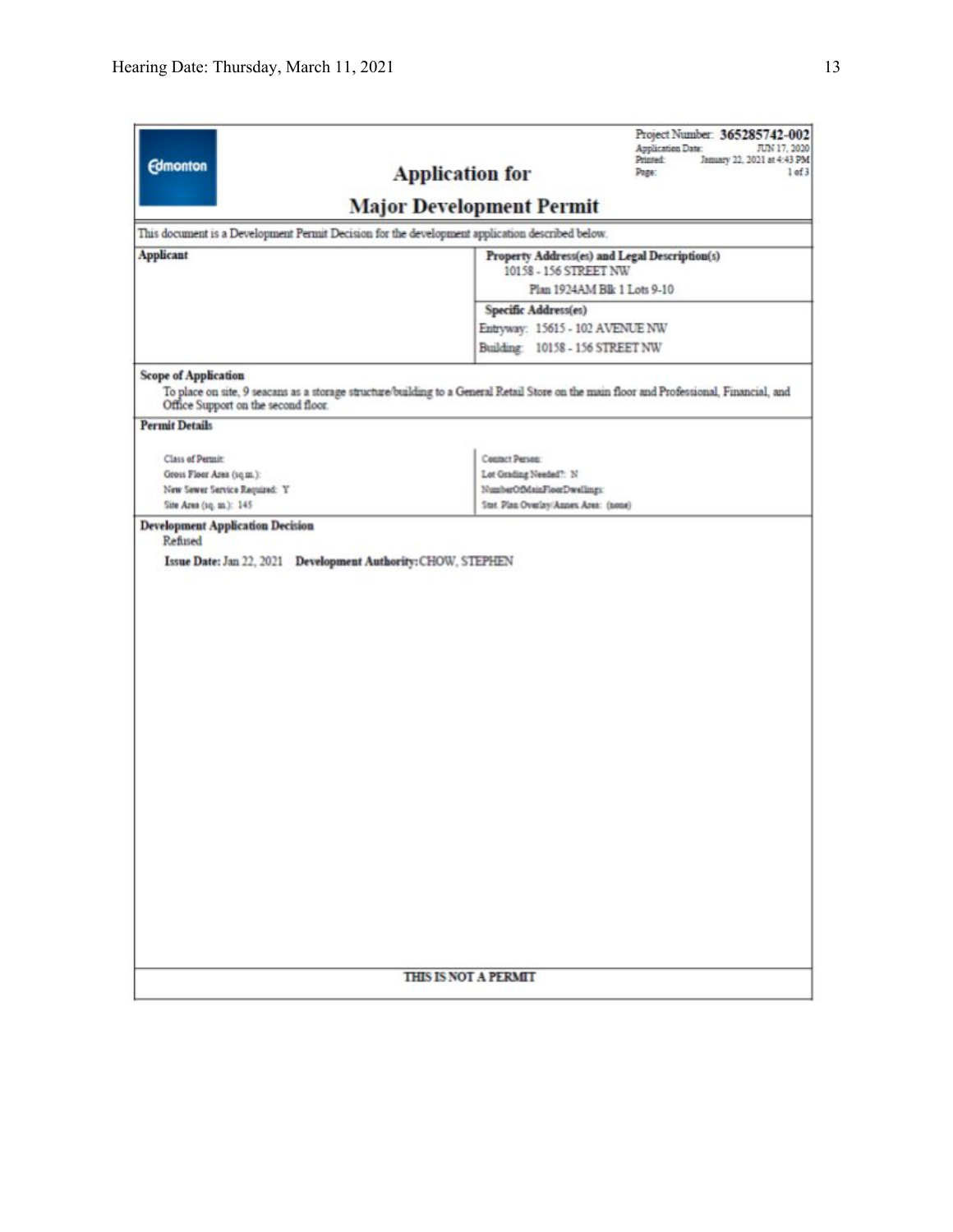|                           |                                                                                                                                                                                                                                                                                                                                                                                                                                                                                                                                                                                                                                                                                                  | Project Number: 365285742-002                                                |
|---------------------------|--------------------------------------------------------------------------------------------------------------------------------------------------------------------------------------------------------------------------------------------------------------------------------------------------------------------------------------------------------------------------------------------------------------------------------------------------------------------------------------------------------------------------------------------------------------------------------------------------------------------------------------------------------------------------------------------------|------------------------------------------------------------------------------|
| <b>Edmonton</b>           |                                                                                                                                                                                                                                                                                                                                                                                                                                                                                                                                                                                                                                                                                                  | Application Date:<br>JUN 17, 2020<br>January 22, 2021 at 4:43 PM<br>Printed: |
|                           | <b>Application for</b>                                                                                                                                                                                                                                                                                                                                                                                                                                                                                                                                                                                                                                                                           | Page:<br>$2$ of $3$                                                          |
|                           | <b>Major Development Permit</b>                                                                                                                                                                                                                                                                                                                                                                                                                                                                                                                                                                                                                                                                  |                                                                              |
| <b>Reason for Refusal</b> |                                                                                                                                                                                                                                                                                                                                                                                                                                                                                                                                                                                                                                                                                                  |                                                                              |
|                           | 1) Section 57.3. General Performance Standards for Non-industrial Developments - In all non-industrial developments, the design<br>and use of exterior finishing materials shall be to the satisfaction of the Development Officer who shall ensure, as far as reasonably<br>practicable, proposed buildings and structures shall use materials similar to, or better than, the standard of surrounding<br>development.                                                                                                                                                                                                                                                                          |                                                                              |
|                           | The proposed development is the placement of 9 seacans used as structures for additional floor space to the existing. The seacan<br>structures do not use materials similar to, or better than, the standard of the building on site, as well as surrounding development.<br>The existing exterior materials of the building on site consists of brick and glazing. The surrounding development consists of<br>similar high quality exterior materials of brick, stucco, and siding.                                                                                                                                                                                                             |                                                                              |
|                           | The seacans do not meet this standard established on site or with surrounding development, contrary to Section 57.3.                                                                                                                                                                                                                                                                                                                                                                                                                                                                                                                                                                             |                                                                              |
|                           | 2) Section 330.4(6) - Any business premises or multiple occupancy building having a Floor Area greater than 2 000 m2 or a single<br>wall length greater than 20.0 m that is visible from a public road, shall comply with the following criteria:<br>i) the roof line and building façade shall include design elements and add architectural interest; and<br>ii) Landscaping adjacent to exterior walls shall be used to minimize the perceived mass of the building and to create visual interest.                                                                                                                                                                                            |                                                                              |
| 102 Avenue.               | Proposed: The seacans do not have a consistent roofline or facade consistent with the architectural design elements of the building<br>on site or with surrounding development. No landscaping has been proposed to screen the seacans from the public roadway along                                                                                                                                                                                                                                                                                                                                                                                                                             |                                                                              |
|                           | Main Streets Overlay - The proposed development is located within the Main Streets Overlay.                                                                                                                                                                                                                                                                                                                                                                                                                                                                                                                                                                                                      |                                                                              |
|                           | 3) Section 819.3(2) - A Setback of 1.0 m shall be required where a Site Abuts a public roadway, other than a Lane. The 1.0 m<br>Setback shall be paved and visually incorporated into the public Walkway to the satisfaction of the Development Officer in<br>consultation with the applicable City department. The Development Officer may allow this Setback to be increased to a maximum<br>of 2.5 m to accommodate street related activities, such as patios and seating areas, or to retain existing mature landscaping, that<br>contribute to the pedestrian-oriented shopping character of the area. Buildings may project to the front and side property lines above<br>4.0 m in Height. |                                                                              |
|                           | Required setback: 1m from property line adjacent to 102 Avenue                                                                                                                                                                                                                                                                                                                                                                                                                                                                                                                                                                                                                                   |                                                                              |
|                           | Proposed: 18.42m from property line adjacent to 102 Avenue<br>Exceeds by: 17.42m                                                                                                                                                                                                                                                                                                                                                                                                                                                                                                                                                                                                                 |                                                                              |
|                           | 4) Section 819.4(5) - To improve architectural interest of the principal structure and create a pedestrian-friendly environment for all<br>seasons, design techniques including but not limited to entrance features, varied roof design, outdoor seating areas, canopies, or<br>Landscaping shall be incorporated.                                                                                                                                                                                                                                                                                                                                                                              |                                                                              |
|                           | Proposed: The seacan structures do not use materials similar to, or better than, the standard of the building on site, as well as<br>surrounding development, to improve the architectural interest of the overall development.                                                                                                                                                                                                                                                                                                                                                                                                                                                                  |                                                                              |
|                           | 5) Section 819.4(5) - Winter design elements such as the use of color and functional and decorative lighting to enhance the<br>appearance of the building while minimizing light pollution during the winter months shall be incorporated.                                                                                                                                                                                                                                                                                                                                                                                                                                                       |                                                                              |
|                           | Proposed: The seacans remain in a raw unfinished color inconsistent with the appearance of the existing building on site and<br>surrounding development.                                                                                                                                                                                                                                                                                                                                                                                                                                                                                                                                         |                                                                              |
|                           | 6) Section 819.4(7) - All exposed building Façades shall have complementary exterior finishing materials. On Corner Lots, the<br>Façade treatment shall wrap around the side of the building to provide a consistent profile facing both public roadways.                                                                                                                                                                                                                                                                                                                                                                                                                                        |                                                                              |
|                           | Proposed: This is a comer lot site. The applicant has not made effort to treat the exposed facades of the seacans to be consistent and<br>complimentary with exterior finishes or colors of the existing building on site, or provide a consistent profile facing 102 Avenue<br>and the lane.                                                                                                                                                                                                                                                                                                                                                                                                    |                                                                              |
|                           | THIS IS NOT A PERMIT                                                                                                                                                                                                                                                                                                                                                                                                                                                                                                                                                                                                                                                                             |                                                                              |
|                           |                                                                                                                                                                                                                                                                                                                                                                                                                                                                                                                                                                                                                                                                                                  |                                                                              |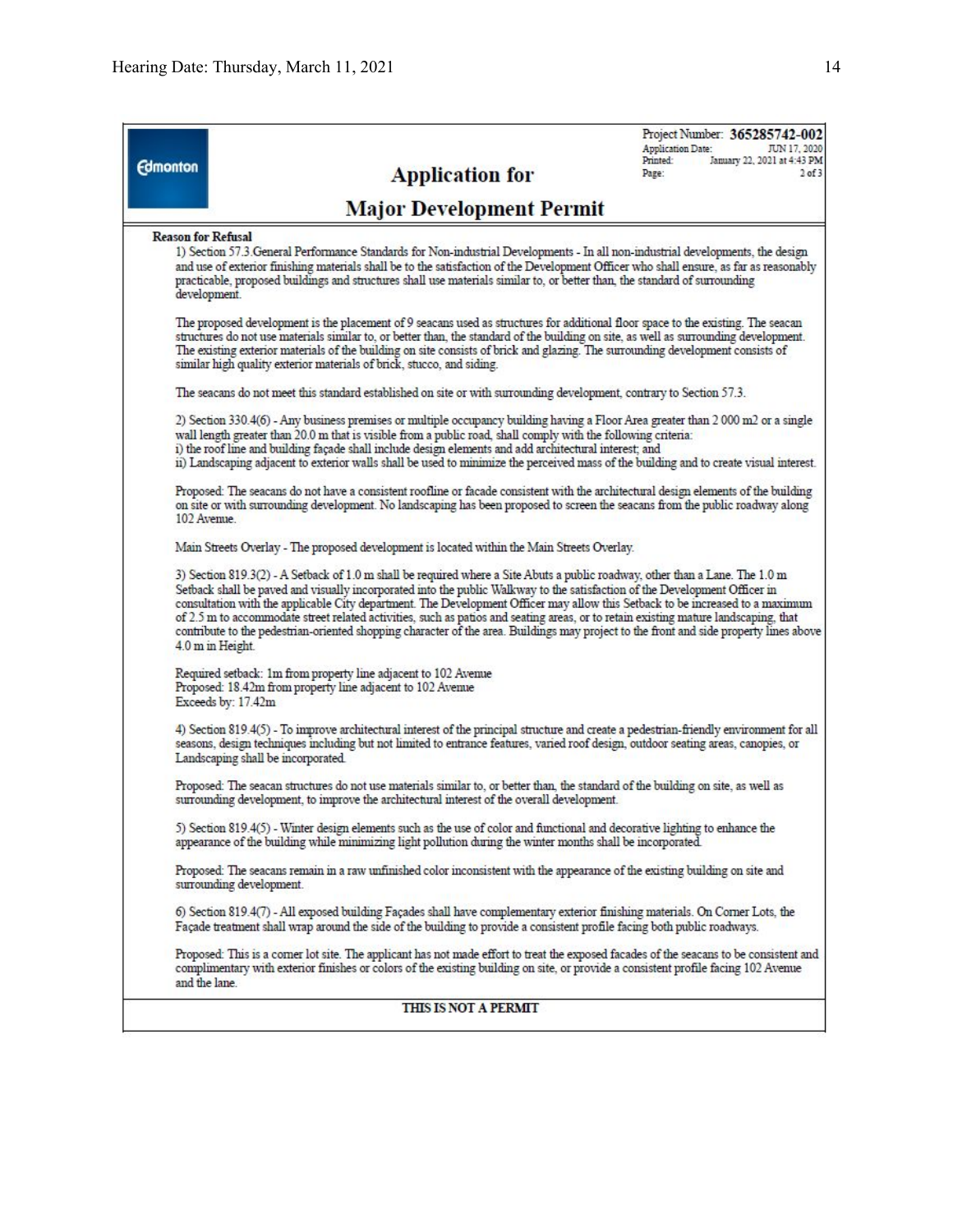| <b>Rights of Appeal</b><br>through 689 of the Municipal Government Act.<br>Fees<br>Sanitary Sewer Trunk Fund 2012+<br>Major Dev. Application Fee<br>Total GST Amount:<br><b>Totals for Permit:</b> | <b>Fee Amount</b><br>\$1,103.38<br>\$981.00<br>\$0.00<br>\$2,084.38 | <b>Major Development Permit</b><br><b>Amount Paid</b><br>\$1,103.38<br>\$981.00<br>\$2,084.38 | Receipt#<br>06644117<br>06596913 | The Applicant has the right of appeal within 21 days after the date on which the decision is made, as outlined in Section 683<br><b>Date Paid</b><br>Jul 27, 2020<br>Jun 30, 2020 |
|----------------------------------------------------------------------------------------------------------------------------------------------------------------------------------------------------|---------------------------------------------------------------------|-----------------------------------------------------------------------------------------------|----------------------------------|-----------------------------------------------------------------------------------------------------------------------------------------------------------------------------------|
|                                                                                                                                                                                                    |                                                                     |                                                                                               |                                  |                                                                                                                                                                                   |
|                                                                                                                                                                                                    |                                                                     |                                                                                               |                                  |                                                                                                                                                                                   |
|                                                                                                                                                                                                    |                                                                     |                                                                                               |                                  |                                                                                                                                                                                   |
|                                                                                                                                                                                                    |                                                                     |                                                                                               |                                  |                                                                                                                                                                                   |
|                                                                                                                                                                                                    |                                                                     |                                                                                               |                                  |                                                                                                                                                                                   |
|                                                                                                                                                                                                    |                                                                     |                                                                                               |                                  |                                                                                                                                                                                   |
|                                                                                                                                                                                                    |                                                                     |                                                                                               |                                  |                                                                                                                                                                                   |
|                                                                                                                                                                                                    |                                                                     | THIS IS NOT A PERMIT                                                                          |                                  |                                                                                                                                                                                   |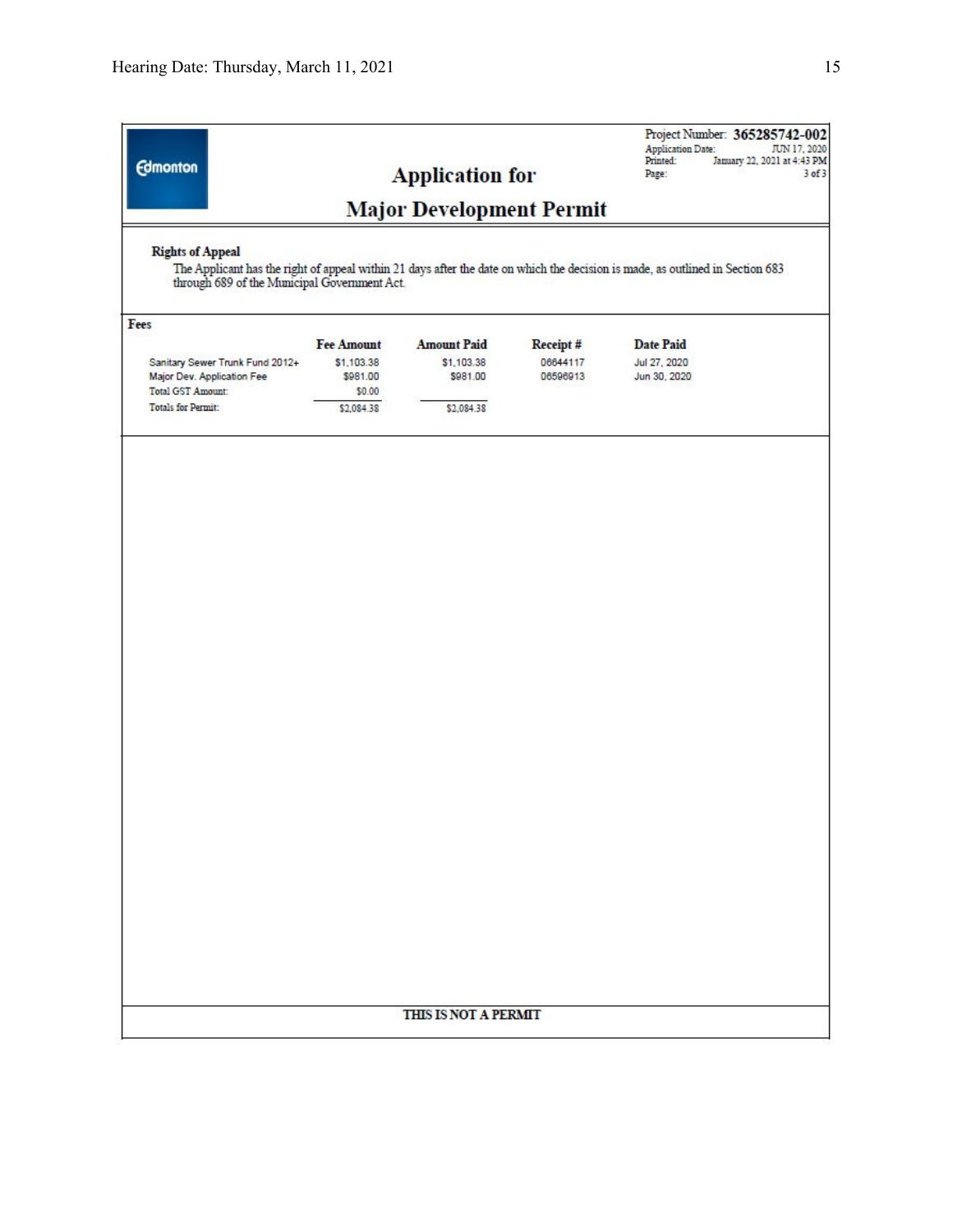Site Location



File: SDAB-D-21-040

N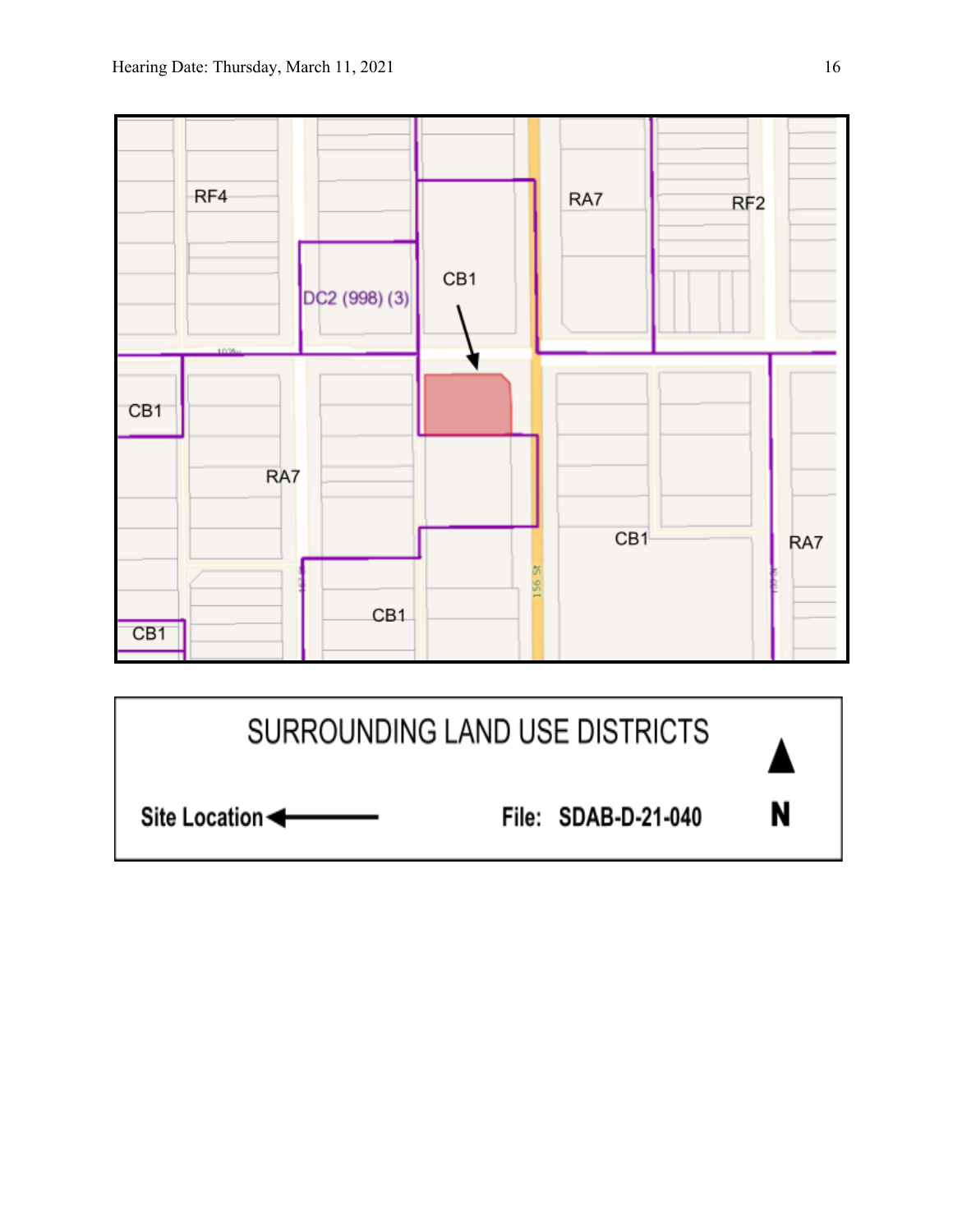# **ITEM II: 1:30 P.M. FILE: SDAB-D-21-041**

|                                                          | AN APPEAL FROM THE DECISION OF THE DEVELOPMENT OFFICER                                                                 |
|----------------------------------------------------------|------------------------------------------------------------------------------------------------------------------------|
| <b>APPELLANT:</b>                                        |                                                                                                                        |
| <b>APPLICATION NO.:</b>                                  | 381264021-002                                                                                                          |
| <b>APPLICATION TO:</b>                                   | Change the Use from a Personal Service Shop to a<br>Cannabis Retail Sales use and to construct interior<br>alterations |
| <b>DECISION OF THE</b><br>DEVELOPMENT AUTHORITY: Refused |                                                                                                                        |
| <b>DECISION DATE:</b>                                    | February 2, 2021                                                                                                       |
| <b>DATE OF APPEAL:</b>                                   | February 12, 2021                                                                                                      |
| MUNICIPAL DESCRIPTION<br>OF SUBJECT PROPERTY:            | 6627 - 177 Street NW                                                                                                   |
| <b>LEGAL DESCRIPTION:</b>                                | Plan 8320631 Blk 9 Lot 8                                                                                               |
| ZONE:                                                    | (CSC) Shopping Centre Zone                                                                                             |
| <b>OVERLAY:</b>                                          | N/A                                                                                                                    |
| <b>STATUTORY PLAN:</b>                                   | N/A                                                                                                                    |
|                                                          |                                                                                                                        |

# *Grounds for Appeal*

The Appellant provided the following reasons for appealing the decision of the Development Authority:

> I represent Doug and Sherry Zimmerman, the Applicants for the above development permit, which was refused. They are appealing the refusal of the development permit.

The grounds of the appeal are as follows:

1. The development permit for the approved Cannabis Retail Sales that is within 200 metres of the proposed development was approved on March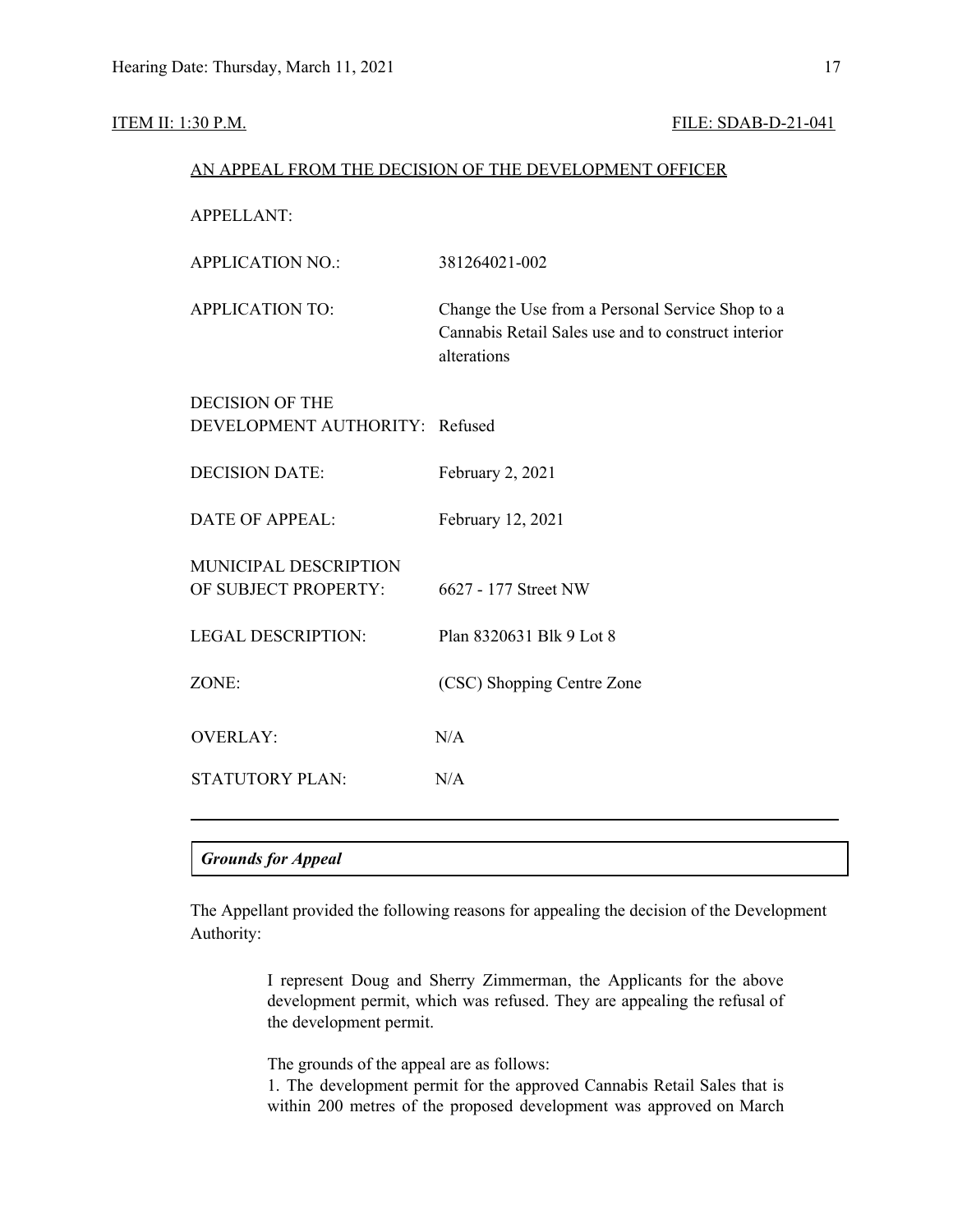21, 2Q19. There has been no development of the approved Cannabis Retail Sales in the ensuing 23 months.

2. With one exception, there are no other Cannabis Retail Sales operating south of 87th Avenue, west of the river. The only exception is a Cannabis Retail Sales store west at 199th Street and Lessard Drive, approximately 9 kilometres away.

3. The Callingwood/Lessard/DonsdaleiWolf Willow neighbourhoods do not have any other Cannabis Retail Sales in operation.

4. The site of the proposed development of the approved Cannabis Retail Sales location is a large commercial shopping centre site. Given the foregoing circumstances, the reduction in separation space will not have any negative impact on neighbouring parcels of land or on the amenities of the neighbourhood.

5. Such further and other grounds of appeal as maybe raised at the hearing of the appeal.

# *General Matters*

The *Municipal Government Act*, RSA 2000, c M-26 states the following:

# **Grounds for Appeal**

**685(1)** If a development authority

- (a) fails or refuses to issue a development permit to a person,
- (b) issues a development permit subject to conditions, or
- (c) issues an order under section 645,

the person applying for the permit or affected by the order under section 645 may appeal to the subdivision and development appeal board.

**(2)** In addition to an applicant under subsection (1), any person affected by an order, decision or development permit made or issued by a development authority may appeal to the subdivision and development appeal board.

# **Appeals**

**686(1)** A development appeal to a subdivision and development appeal board is commenced by filing a notice of the appeal, containing reasons, with the board,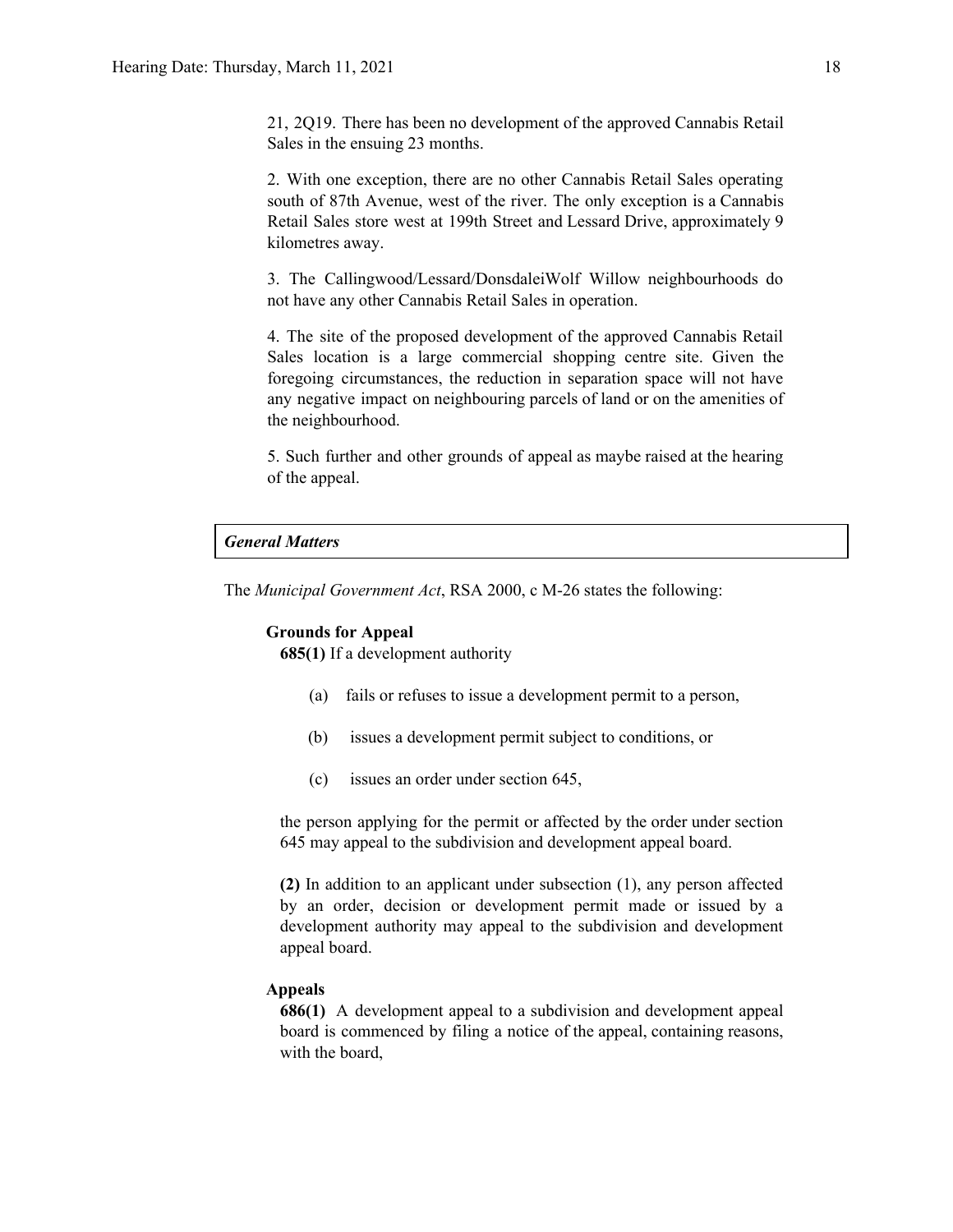- (a) in the case of an appeal made by a person referred to in section 685(1)
	- (i) with respect to an application for a development permit,
		- (A) within 21 days after the date on which the written decision is given under section 642, or
		- (B) if no decision is made with respect to the application within the 40-day period, or within any extension of that period under section 684, within 21 days after the date the period or extension expires,

or

- (ii) with respect to an order under section 645, within 21 days after the date on which the order is made, or
- (b) in the case of an appeal made by a person referred to in section 685(2), within 21 days after the date on which the notice of the issuance of the permit was given in accordance with the land use bylaw.

# **Hearing and Decision**

**687(3)** In determining an appeal, the subdivision and development appeal board

…

- (a.1) must comply with the land use policies;
- (a.2) subject to section 638, must comply with any applicable statutory plans;
- (a.3) subject to clause (d), must comply with any land use bylaw in effect;
- (a.4) must comply with the applicable requirements of the regulations under the *Gaming, Liquor and Cannabis Act* respecting the location of premises described in a cannabis licence and distances between those premises and other premises;
	- …
	- (c) may confirm, revoke or vary the order, decision or development permit or any condition attached to any of them or make or substitute an order, decision or permit of its own;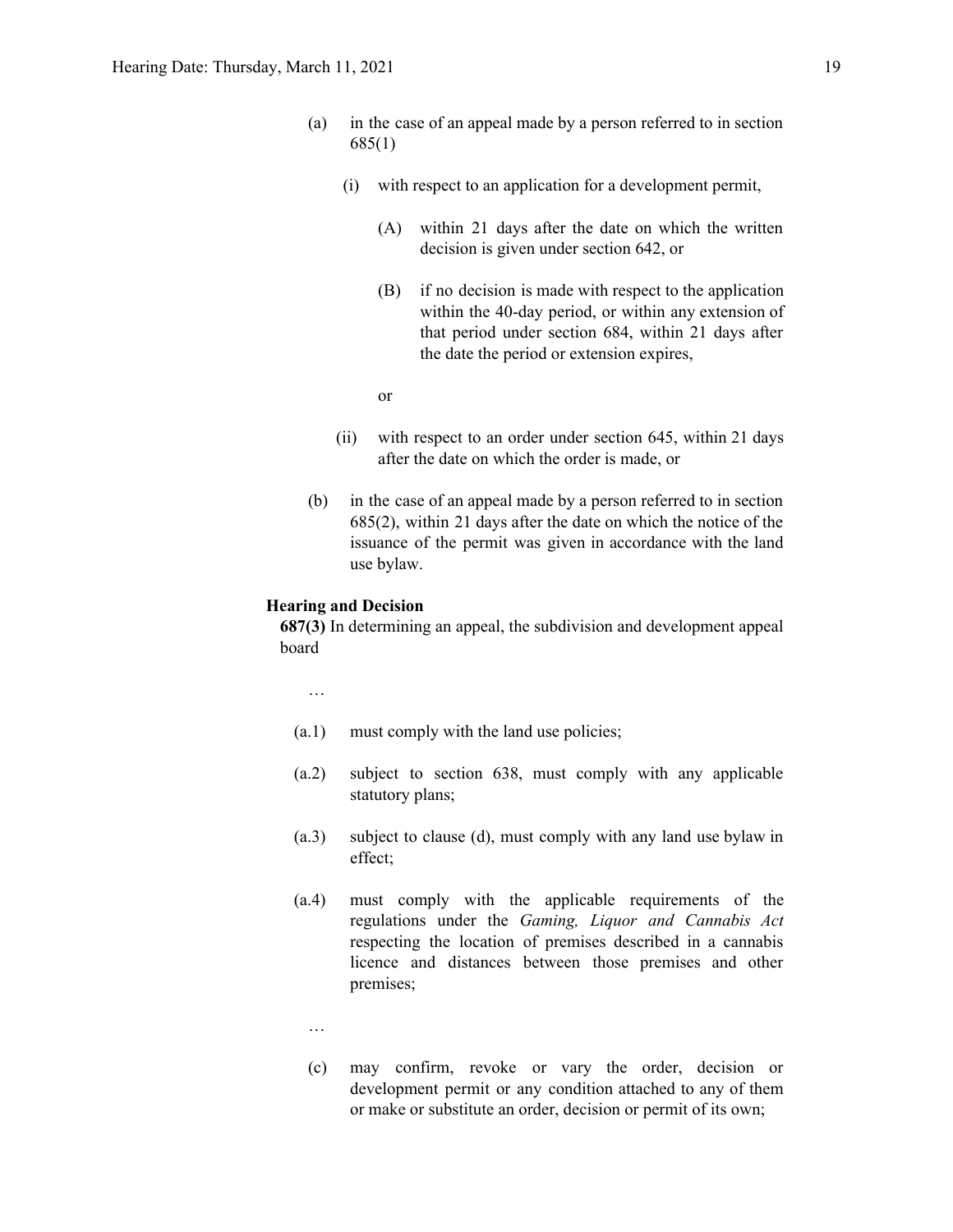- (d) may make an order or decision or issue or confirm the issue of a development permit even though the proposed development does not comply with the land use bylaw if, in its opinion,
	- (i) the proposed development would not
		- (A) unduly interfere with the amenities of the neighbourhood, or
		- (B) materially interfere with or affect the use, enjoyment or value of neighbouring parcels of land,

and

(ii) the proposed development conforms with the use prescribed for that land or building in the land use bylaw.

#### **General Provisions from the** *Edmonton Zoning Bylaw:*

Under section 320.2(3), **Cannabis Retail Sales** is a **Permitted Use** in the **(CSC) Shopping Centre Zone**.

Under section 7.4(9), **Cannabis Retail Sales** means:

development used for the retail sale of Cannabis that is authorized by provincial or federal legislation. This Use may include retail sales of Cannabis accessories. This Use does not include Cannabis Production and Distribution.

Under section 6.1, **Cannabis** means:

a cannabis plant and anything referred to in subsection (a) of this definition but does not include anything referred to in subsection (b) of this definition:

- a. Cannabis includes:
	- i. any part of a cannabis plant, including the phytocannabinoids produced by, or found in, such a plant, regardless of whether that part has been processed or not, other than a part of the plant referred to in subsection (b) of this definition.
	- ii. any substance or mixture of substances that contains or has on it any part of such a plant;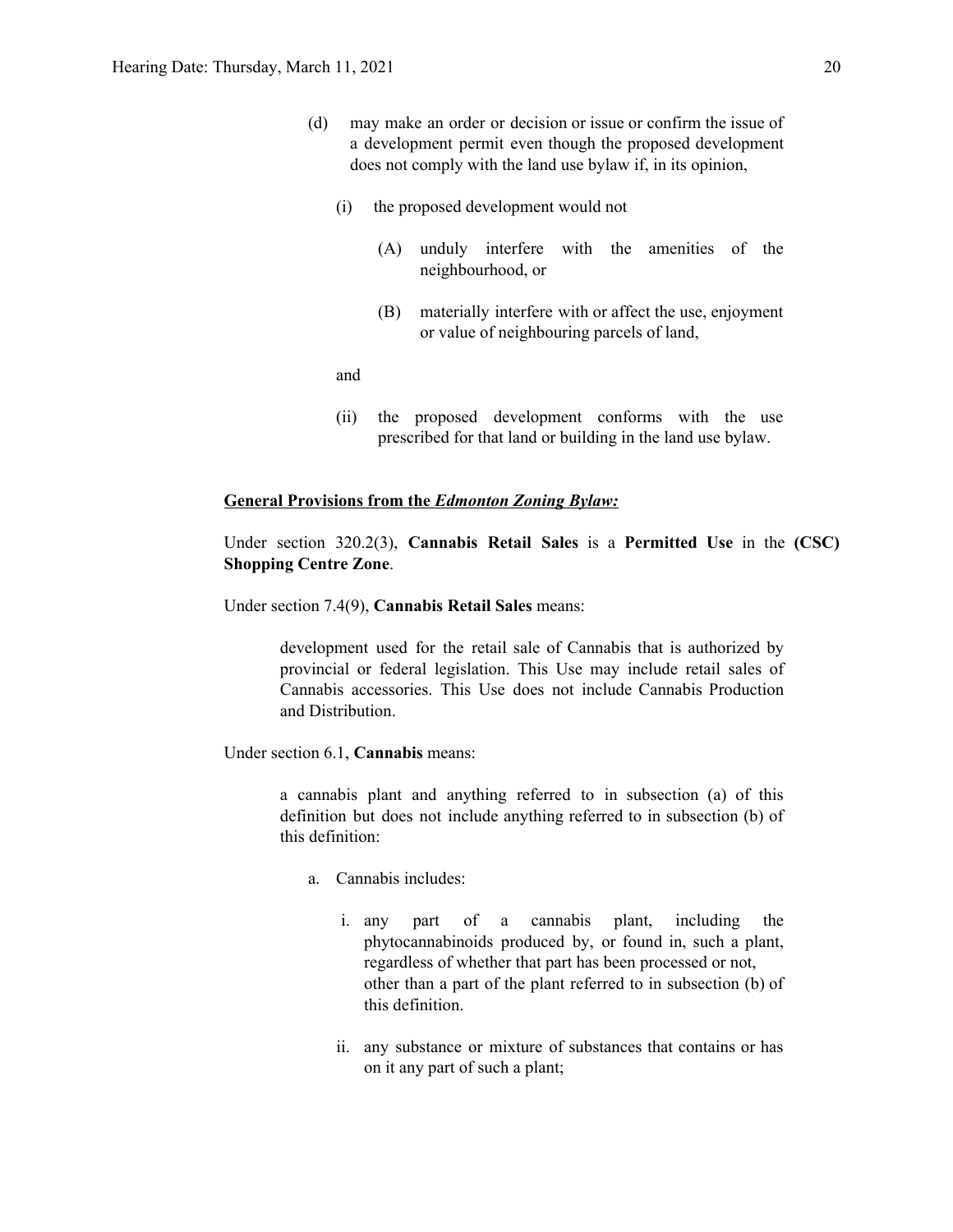- iii. any substance that is identical to any phytocannabinoid produced by, or found in, such a plant, regardless of how the substance was obtained.
- b. Notwithstanding subsection (a) of this definition, Cannabis does not include:
	- i. a non-viable seed of a cannabis plant;
	- ii. a mature stalk, without any leaf, flower, seed or branch, of such plant;
	- iii. fibre derived from a stalk referred in subsection (b)(ii) of this definition; and
	- iv. the root or any part of the root of such a plant.

Under section 6.1, **Site** means "an area of land consisting of one or more abutting Lots."

Section 320.1 states that the **General Purpose** of the **(CSC) Shopping Centre Zone** is:

to provide for larger shopping centre developments intended to serve a community or regional trade area. Residential, office, entertainment and cultural uses may also be included within such shopping complexes.

*Section 70 – Cannabis Retail Sales*

- **1. Any Cannabis Retail Sales shall not be located less than 200 m from any other Cannabis Retail Sales. For the purposes of this subsection only:**
	- **a. the 200 m separation distance shall be measured from the closest point of the Cannabis Retail Sales Use to the closest point of any other approved Cannabis Retail Sales Use;**
	- b. **A Development Officer shall not grant a variance to reduce the separation distance by more than 20 m in compliance with Section 11;** and
	- c. The issuance of a Development Permit which contains a variance to separation distance as described in 70(1)(b) shall be issued as a Class B Discretionary Development.
- 2. Any Site containing Cannabis Retail Sales shall not be located less than: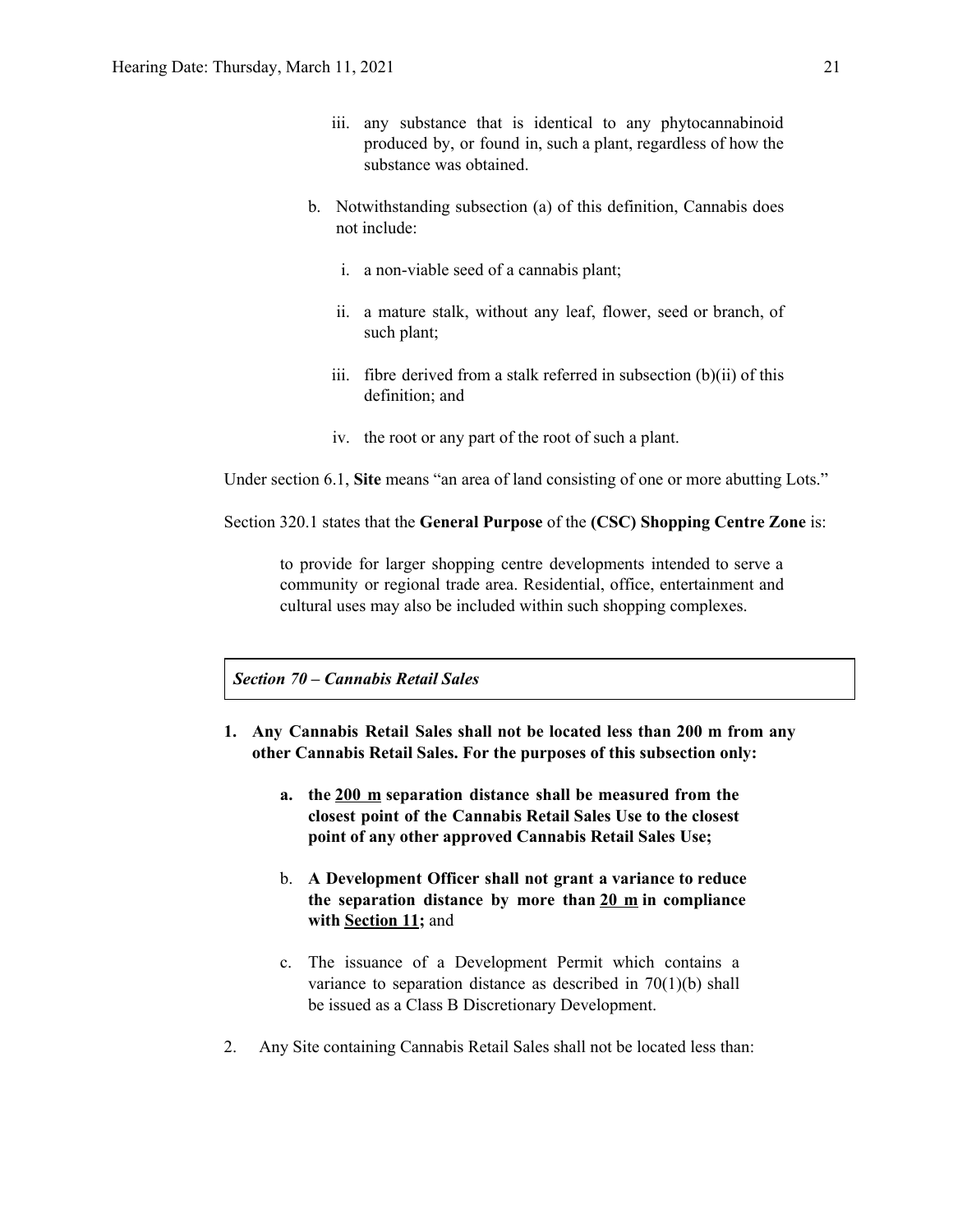- a. 200 m from any Site being used for a public library, at the time of the application for the Development Permit for the Cannabis Retail Sales; and
- b. 100 m from any Site being used for Community Recreation Services Use, a community recreation facility or as public lands at the time of application for the Development Permit for the Cannabis Retail Sales.
- 3. For the purposes of subsection 2:
	- a. separation distances shall be measured from the closest point of the subject Site boundary to the closest point of another Site boundary, and shall not be measured from Zone boundaries or from the edges of structures;
	- b. the term "public library" is limited to the collection of literary, artistic, musical and similar reference materials and learning resources in the form of books, electronic files, computers, manuscripts, recordings and films for public use, and does not include private libraries, museums or art galleries.
	- c. the term "community recreation facilities" means indoor municipal facilities used primarily by members of the public to participate in recreational activities conducted at the facilities, as per the Municipal Government Act; and
	- d. the term "public lands" is limited to Sites zoned AP, and Sites zoned A.
- 4. Subsection 105(3) of the Gaming, Liquor and Cannabis *Regulation*, is expressly varied by the following:
	- a. any Site containing a Cannabis Retail Sales shall not be located less than:

### *Public or private education*

i. 200 m from a Site being used for public or private education, at the time of the application for the Development Permit for the Cannabis Retail Sales;

# *Provincial health care facility*

ii. 100 m from a Site being used for a provincial health care facility at the time of the application for the Development Permit for the Cannabis Retail Sales; and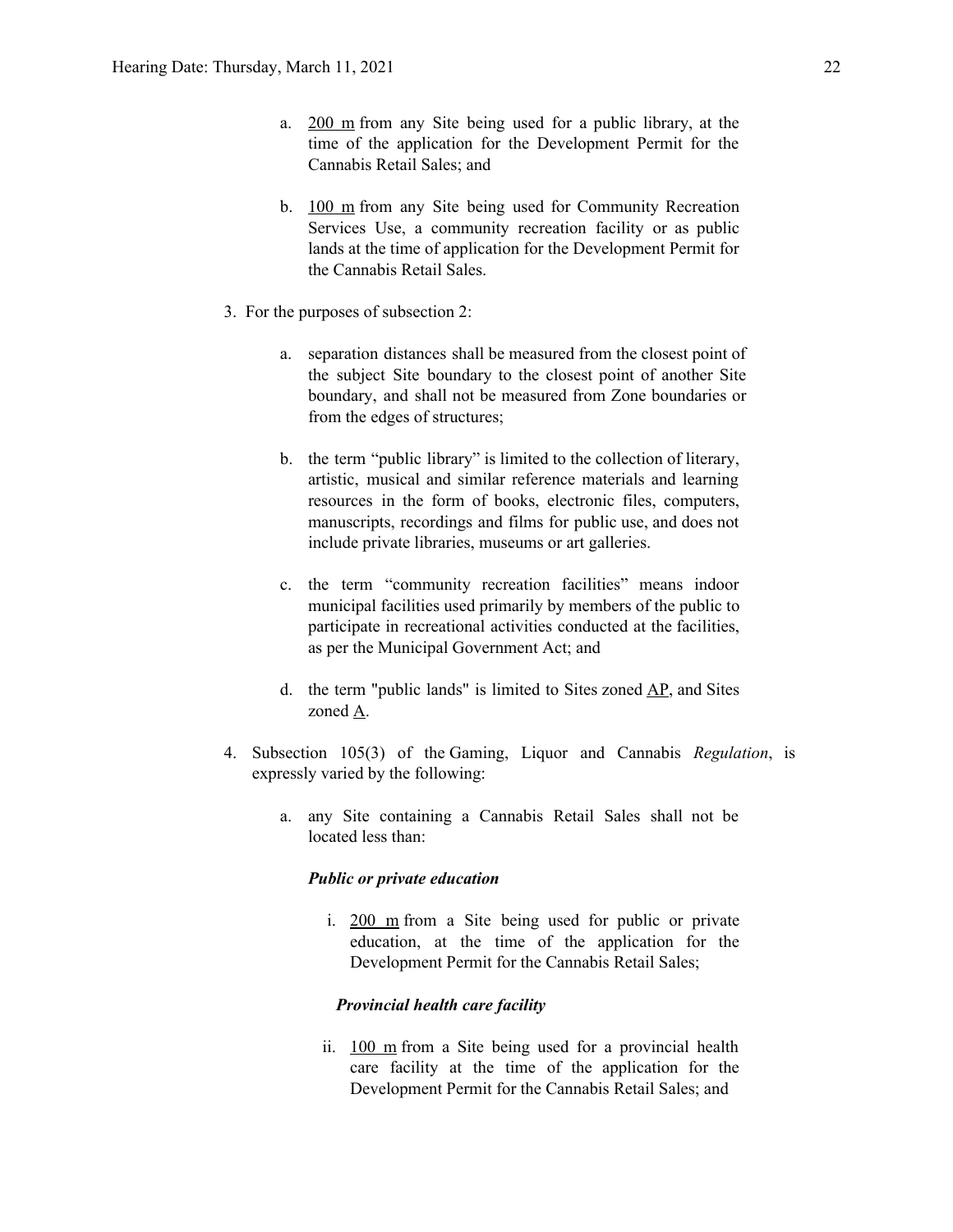# *School reserve or municipal and school reserve*

iii. 100 m from a Site designated as school reserve or municipal and school reserve at the time of the application for the Development Permit for the Cannabis Retail Sales.

# *Measurement of Separation Distances*

b. For the purposes of this subsection, separation distances shall be measured from the closest point of the subject Site boundary to the closest point of another Site boundary, and shall not be measured from Zone boundaries or from the edges of structures.

# *Sites Greater than Two Hectares*

- c. For Sites that are greater than  $2.0$  ha in size and zoned either CSC or DC2, that do not contain a public library at the time of application for the Development Permit for the Cannabis Retail Sales:
	- i. Subsection 70(2), and 70(4)(a) shall not apply; and
	- ii. the distances referred to in Subsection 105(3) of the *Gaming, Liquor and Cannabis Regulation* shall be expressly varied to 0 m.
- d. For the purposes of subsection  $70(4)(a)(i)$ , the term "public or private education" means a school as defined in subsection (1)(y)(i) and (1)(y)(ii) of the *School Act (as amended from time to time).*
- 5. Notwithstanding Section 11 of this Bylaw, a Development Officer shall not grant a variance to subsection  $70(2)$ ,  $70(3)(a)$  or  $70(4)$ .

### **Design Requirements**

- 6. Cannabis Retail Sales shall include design elements that readily allow for natural surveillance to promote a safe urban environment, where applicable and to the satisfaction of the Development Officer, including the following requirements:
	- a. customer access to the store is limited to a storefront that is visible from the street other than a Lane, or a shopping centre parking lot, or mall access that allows visibility from the interior of the mall into the store;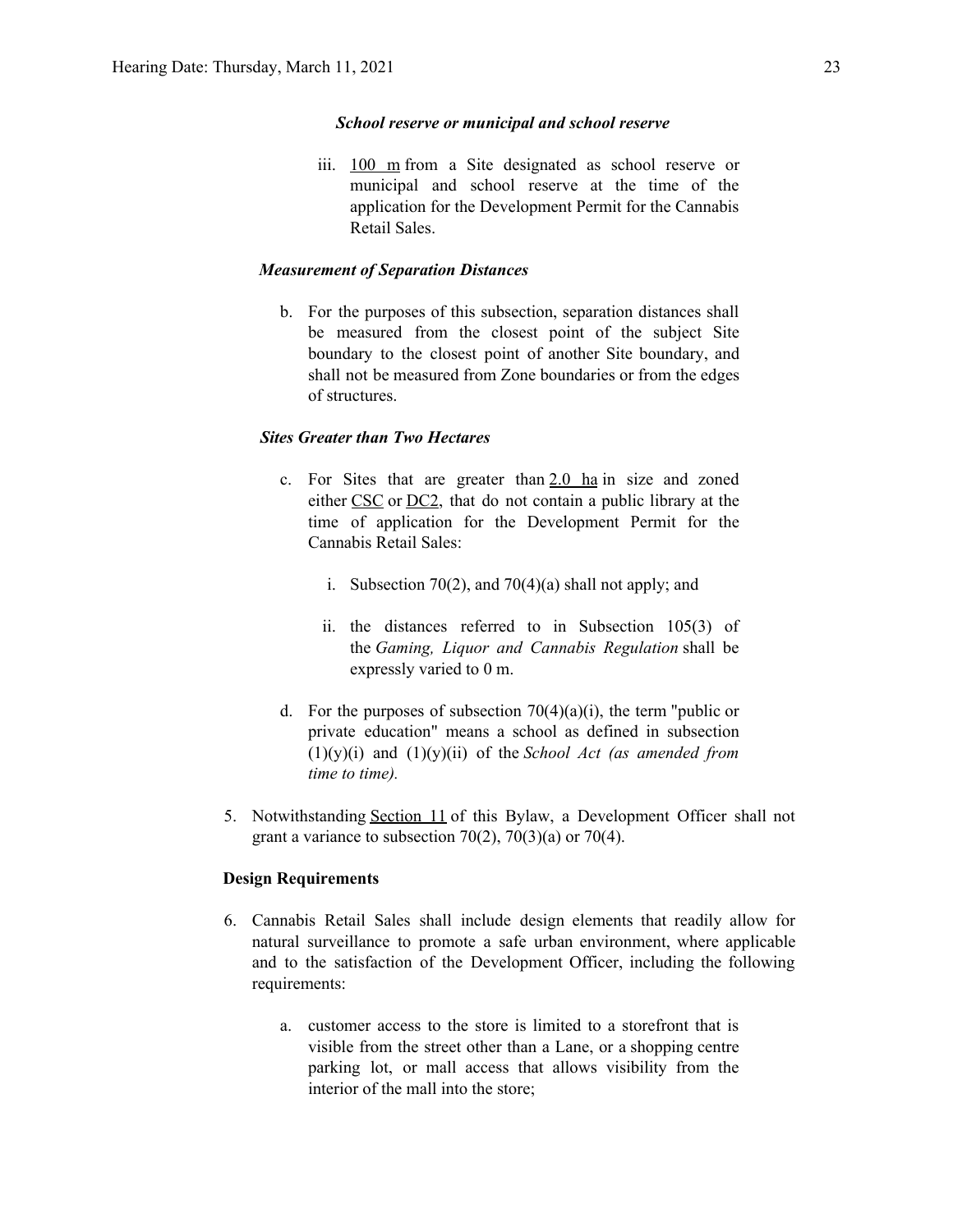- b. the exterior of all stores shall have ample transparency from the street;
- c. Any outdoor lighting shall be designed to ensure a well-lit environment for pedestrians and illumination of the property; and
- d. Landscaping shall be low-growing shrubs or deciduous trees with a high canopy at maturity to maintain natural surveillance.

# **Development Officer's Determination**

**1. Section 70.1 The proposed location is 102m from an approved Cannabis Retail Sales location which is deficient by 98m.**

**30025428-001 Proposed: 102m Required: 200m Deficient: 98m**

**Under Sections 70.1(b) of the Zoning Bylaw, the Development Officer is prohibited from granting a variance to the minimum setback to allow for the proposed Cannabis Retail Store.**

[unedited]

| <b>Application Number</b> | <b>Description</b>                                                                          | <b>Decision</b>                                                                                                                                                                                                                                                                                      |
|---------------------------|---------------------------------------------------------------------------------------------|------------------------------------------------------------------------------------------------------------------------------------------------------------------------------------------------------------------------------------------------------------------------------------------------------|
| $SDAB-D-12-091$           | Construct an On-premises<br>Freestanding Sign (Second<br>Cup, McDonalds, Franco's<br>Pizza) | May 3, 2012; that the appeal<br>be ALLOWED and the<br><b>DEVELOPMENT</b><br>GRANTED, and<br>the<br>deficiency of 31.93 metres in<br>the minimum required radial<br>separation distance from a<br>Freestanding On-premises<br>Sign to any other<br>Freestanding Sign on the<br>same site be permitted |

 $\mathcal{L}_\text{max}$  , and the contribution of the contribution of the contribution of the contribution of the contribution of the contribution of the contribution of the contribution of the contribution of the contribution of t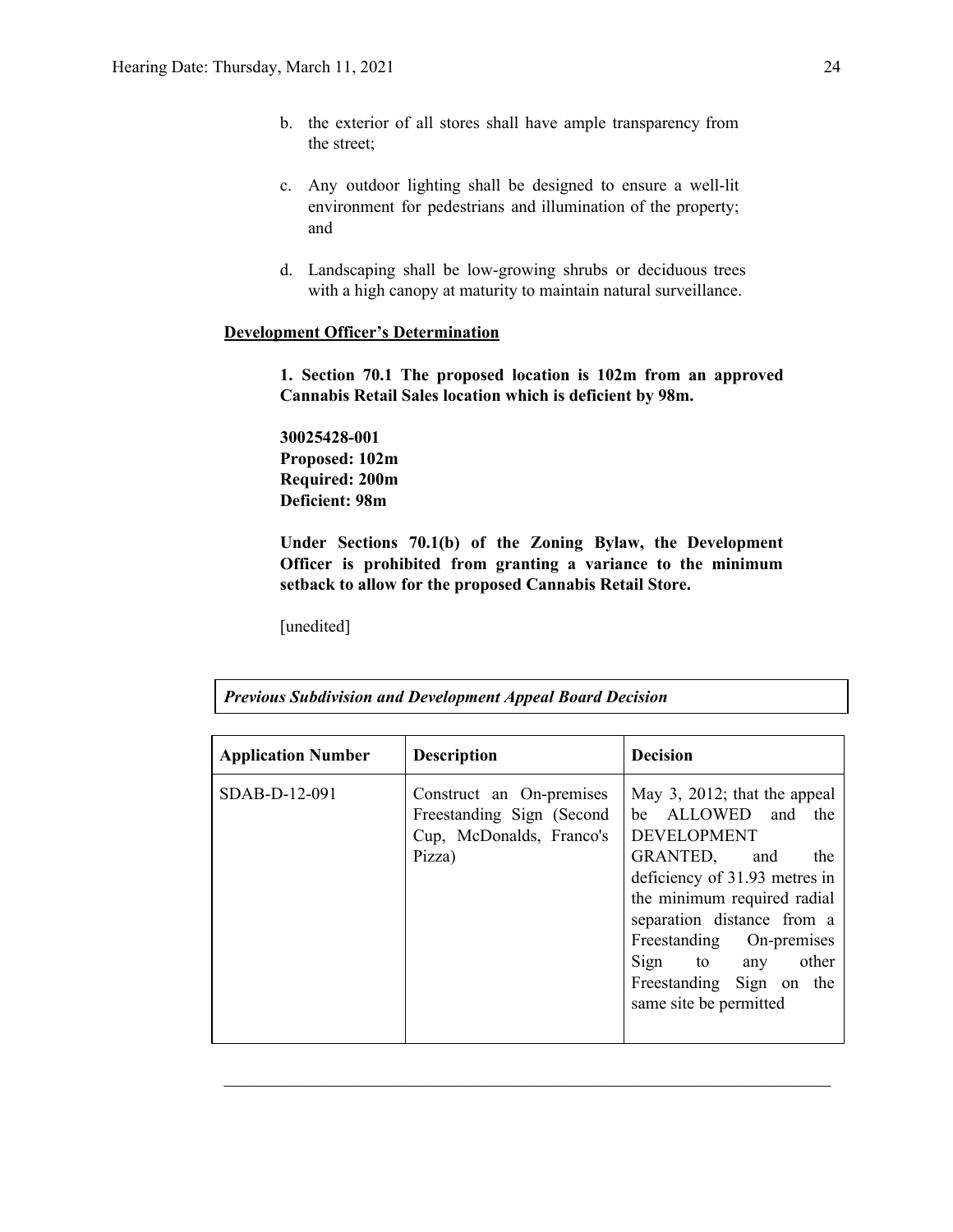# Notice to Applicant/Appellant

Provincial legislation requires that the Subdivision and Development Appeal Board issue its official decision in writing within fifteen days of the conclusion of the hearing.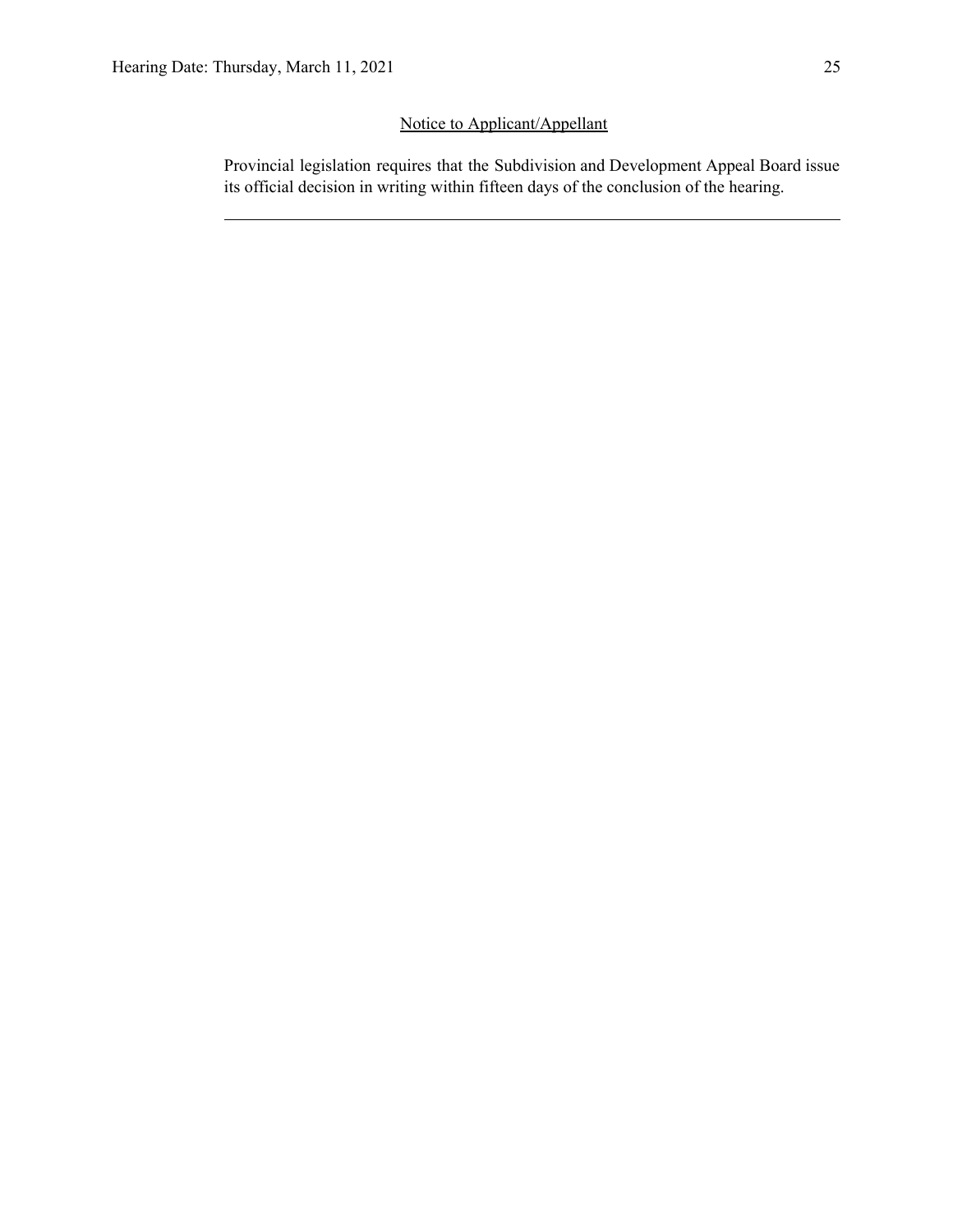| <b>Edmonton</b>                                                                                                                                     |                                                                                                          | <b>Application for</b>                                |                                | Project Number: 381264021-002<br>Application Date:<br>Printed:<br>Page:                                                                                                                                                                                                                                                                                                                | DEC 17, 2020<br>February 16, 2021 at 7:45 AM<br>$1$ of $1$ |
|-----------------------------------------------------------------------------------------------------------------------------------------------------|----------------------------------------------------------------------------------------------------------|-------------------------------------------------------|--------------------------------|----------------------------------------------------------------------------------------------------------------------------------------------------------------------------------------------------------------------------------------------------------------------------------------------------------------------------------------------------------------------------------------|------------------------------------------------------------|
|                                                                                                                                                     |                                                                                                          | <b>Major Development Permit</b>                       |                                |                                                                                                                                                                                                                                                                                                                                                                                        |                                                            |
| This document is a Development Permit Decision for the development application described below.                                                     |                                                                                                          |                                                       |                                |                                                                                                                                                                                                                                                                                                                                                                                        |                                                            |
| <b>Applicant</b>                                                                                                                                    |                                                                                                          |                                                       |                                | Property Address(es) and Legal Description(s)                                                                                                                                                                                                                                                                                                                                          |                                                            |
|                                                                                                                                                     |                                                                                                          | 6627 - 177 STREET NW                                  |                                |                                                                                                                                                                                                                                                                                                                                                                                        |                                                            |
|                                                                                                                                                     |                                                                                                          |                                                       | Plan 8320631 Blk 9 Lot 8       |                                                                                                                                                                                                                                                                                                                                                                                        |                                                            |
|                                                                                                                                                     |                                                                                                          |                                                       | Specific Address(es)           |                                                                                                                                                                                                                                                                                                                                                                                        |                                                            |
|                                                                                                                                                     |                                                                                                          | Suite:                                                | 6813 - 177 STREET NW           |                                                                                                                                                                                                                                                                                                                                                                                        |                                                            |
|                                                                                                                                                     |                                                                                                          |                                                       | Entryway: 6813 - 177 STREET NW |                                                                                                                                                                                                                                                                                                                                                                                        |                                                            |
|                                                                                                                                                     |                                                                                                          |                                                       | Building: 6825 - 177 STREET NW |                                                                                                                                                                                                                                                                                                                                                                                        |                                                            |
| <b>Scope of Application</b><br>To change the Use from a Personal Service Shop to a Cannabis Retail Sales use and to construct interior alterations. |                                                                                                          |                                                       |                                |                                                                                                                                                                                                                                                                                                                                                                                        |                                                            |
| <b>Permit Details</b>                                                                                                                               |                                                                                                          |                                                       |                                |                                                                                                                                                                                                                                                                                                                                                                                        |                                                            |
|                                                                                                                                                     |                                                                                                          |                                                       |                                |                                                                                                                                                                                                                                                                                                                                                                                        |                                                            |
| Class of Permit:                                                                                                                                    |                                                                                                          |                                                       | Contact Person:                |                                                                                                                                                                                                                                                                                                                                                                                        |                                                            |
| Gross Floor Area (sq.m.):<br>New Sewer Service Required: N                                                                                          |                                                                                                          | Lot Grading Needed": N<br>NumberOfMainFloorDwellings: |                                |                                                                                                                                                                                                                                                                                                                                                                                        |                                                            |
| Site Area (sq. m.):                                                                                                                                 |                                                                                                          | Stat. Plan Overlay/Annes Area: (none)                 |                                |                                                                                                                                                                                                                                                                                                                                                                                        |                                                            |
| 30025428-001<br>Proposed: 102m<br>Required: 200m<br>Deficient: 98m<br><b>Rights of Appeal</b>                                                       | setback to allow for the proposed Cannabis Retail Store.<br>through 689 of the Municipal Government Act. |                                                       |                                | 1. Section 70.1 The proposed location is 102m from an approved Cannabis Retail Sales location which is deficient by 98m.<br>Under Sections 70.1(b) of the Zoning Bylaw, the Development Officer is prohibited from granting a variance to the minimum<br>The Applicant has the right of appeal within 21 days after the date on which the decision is made, as outlined in Section 683 |                                                            |
| Fees                                                                                                                                                |                                                                                                          |                                                       |                                |                                                                                                                                                                                                                                                                                                                                                                                        |                                                            |
|                                                                                                                                                     | Fee Amount                                                                                               | <b>Amount Paid</b>                                    | Receipt #                      | <b>Date Paid</b>                                                                                                                                                                                                                                                                                                                                                                       |                                                            |
| Major Dev. Application Fee                                                                                                                          | \$5,600.00                                                                                               | \$5,600.00                                            | 06860162                       | Dec 18, 2020                                                                                                                                                                                                                                                                                                                                                                           |                                                            |
| Total GST Amount:<br>Totals for Permit.                                                                                                             | \$0.00<br>\$5,600.00                                                                                     | \$5,600.00                                            |                                |                                                                                                                                                                                                                                                                                                                                                                                        |                                                            |
|                                                                                                                                                     |                                                                                                          |                                                       |                                |                                                                                                                                                                                                                                                                                                                                                                                        |                                                            |
|                                                                                                                                                     |                                                                                                          |                                                       |                                |                                                                                                                                                                                                                                                                                                                                                                                        |                                                            |
|                                                                                                                                                     |                                                                                                          | THIS IS NOT A PERMIT                                  |                                |                                                                                                                                                                                                                                                                                                                                                                                        |                                                            |